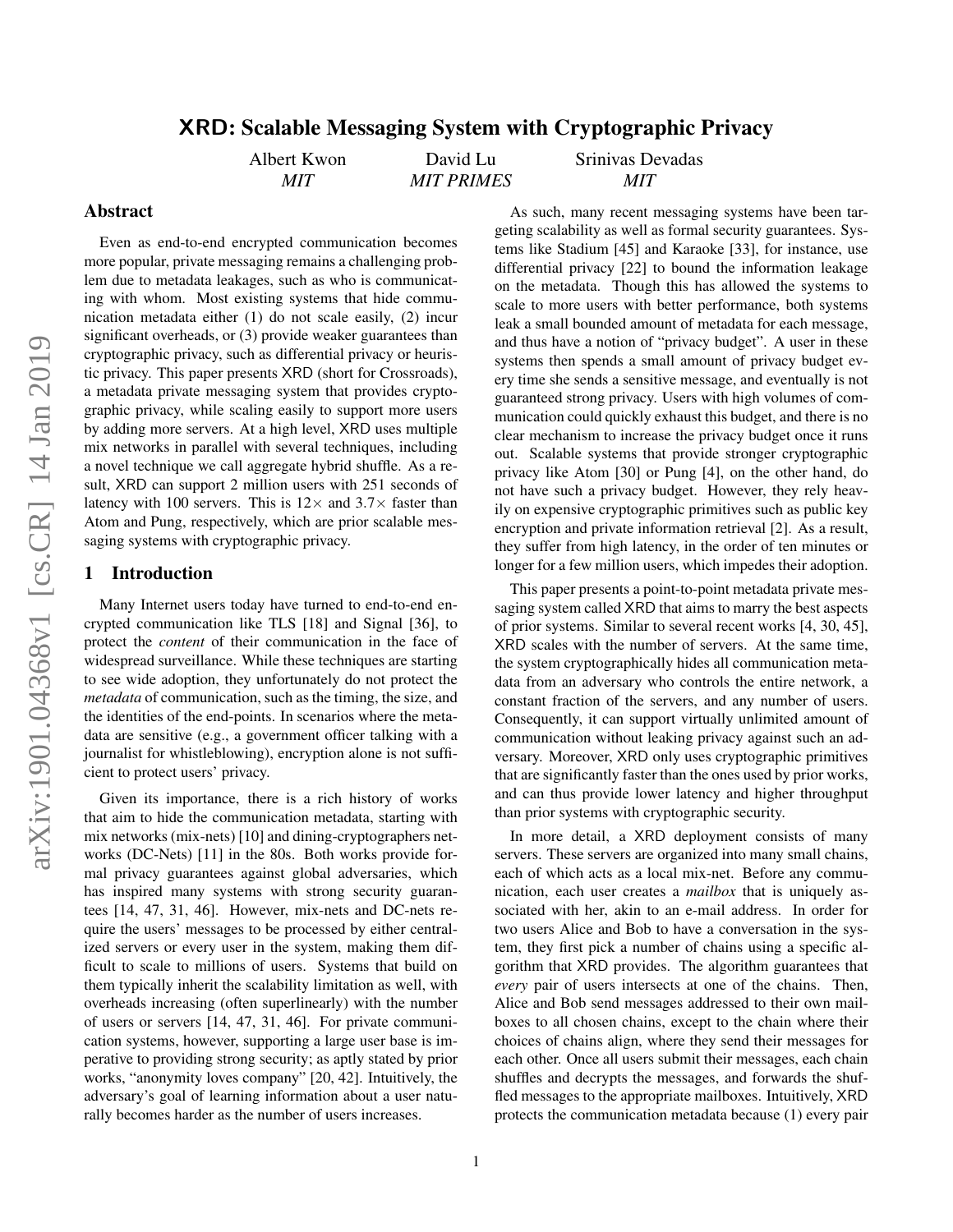of users meets at a chain which makes it equally likely for any pair of users to be communicating, and (2) the mix-net chains hide whether a user sent a message to another user or herself.

One of the main challenges of XRD is addressing active attacks by malicious servers, where they tamper with some of the users' messages. This challenge is not new to our system, and several prior works have employed expensive cryptographic primitives like verifiable shuffle [\[14,](#page-12-3) [47,](#page-14-0) [31,](#page-13-1) [45,](#page-13-3) [30\]](#page-13-6) or incurred significant bandwidth overheads [\[30\]](#page-13-6) to prevent such attacks. In XRD, we instead propose a new technique called *aggregate hybrid shuffle* that can verify the correctness of shuffling using only efficient cryptographic techniques.

XRD has two significant drawbacks compared to prior sys-√ tems. First, with *N* servers, each user must send  $O(\sqrt{N})$ messages in order to ensure that every pair of users intersects. Second, because each user sends  $O(\sqrt{N})$  messages, the workload of each XRD server is  $O(M/\sqrt{N})$  for *M* users, rather than  $O(M/N)$  like most prior scalable messaging systems [\[4,](#page-12-5) [30,](#page-13-6) [45\]](#page-13-3). Thus, prior systems could outperform XRD in deployment scenarios with large numbers of servers and users, since the cost of adding a single user is higher and adding servers is not as beneficial in XRD.

Nevertheless, our evaluation suggests that XRD outperforms prior systems with cryptographic guarantees if there are less than a few thousand servers in the network. XRD can handle 2 million users (comparable to the number of daily Tor users [\[1\]](#page-12-7)) in 251 seconds with 100 servers. For Atom [\[30\]](#page-13-6) and Pung [\[4,](#page-12-5) [3\]](#page-12-8), two prior scalable messaging systems with cryptographic privacy, it would take over 50 minutes and 15 minutes, respectively. (These systems, however, can defend against stronger adversaries, as we detail in §[2](#page-1-0) and §[8.](#page-8-0)) Moreover, the performance gap grows with more users, and we estimate that Atom and Pung require at least 1,000 servers in the network to achieve comparable latency with 2 million or more users. While promising, we find that XRD is not as fast as systems with weaker security guarantees: Stadium [\[45\]](#page-13-3) and Karaoke [\[33\]](#page-13-4), for example, would be  $3.3\times$  and  $25\times$  faster than XRD, respectively, in the same deployment scenario. In terms of user costs, we estimate that 40 Kbps of bandwidth is sufficient for users in a XRD network with 2,000 servers, and the bandwidth requirement scales down to 1 Kbps with 100 servers.

In summary, we make the following contributions:

- Design and analyze XRD, a metadata private messaging system that can scale by distributing the workload across many servers while providing cryptographic privacy.
- Design a technique called aggregate hybrid shuffle that can efficiently protect users' privacy under active attacks.
- Implement and evaluate a prototype of XRD on a network of commodity servers, and show that XRD outperforms existing cryptographically secure designs.

# <span id="page-1-0"></span>2 Related work

In this section, we discuss related work by categorizing the prior systems primarily by their privacy properties, and also discuss the scalability and performance of each system.

Systems with cryptographic privacy. Mix-nets [\[10\]](#page-12-1) and DC-Nets [\[11\]](#page-12-2) are the earliest examples of works that provide cryptographic (or even information theoretic) privacy guarantees against global adversaries. Unfortunately, they have two major issues. First, they are weak against active attackers: adversaries can deanonymize users in mix-nets by tampering with messages, and can anonymously deny service in DC-Nets. Second, they do not scale to large numbers of users because all messages must be processed by either a small number of servers or every user in the system. Many systems that improved on the security of these systems against active attacks [\[14,](#page-12-3) [47,](#page-14-0) [31,](#page-13-1) [46\]](#page-14-1) suffer from similar scalability bottlenecks. Riposte [\[13\]](#page-12-9), a system that uses "private information storage" to provide anonymous broadcast, also requires all servers to handle a number of messages proportional to the number of users, and thus faces similar scalability issues.

A recent system Atom [\[30\]](#page-13-6) targets both scalability and strong anonymity. Specifically, Atom can scale *horizontally*, allowing it to scale to larger numbers of users simply by adding more servers to the network. At the same time, it provides sender anonymity [\[40\]](#page-13-7) (i.e., no one, including the recipients, learns who sent which message) against an adversary that can compromise any fraction of the servers and users. However, Atom employs expensive cryptography, and requires the message to be routed through hundreds of servers in series. Thus, Atom incurs high latency, in the order of tens of minutes for a few million users.

Pung [\[4,](#page-12-5) [3\]](#page-12-8) is a system that aims to provide metadata private messaging between honest users with cryptographic privacy. This is a weaker notion of privacy than that of Atom, as the recipients (who are assumed to be honest) learn the senders of the messages. However, unlike most prior works, Pung can provide private communication even if *all servers* are malicious by using a cryptographic primitive called computational private information retrieval (CPIR) [\[12,](#page-12-10) [2\]](#page-12-6). Its powerful threat model comes unfortunately at the cost of performance: Though Pung scales horizontally, the amount of work required per user is proportional to the total number of users, resulting in the total work growing superlinearly with the number of users. Moreover, PIR is computationally expensive, resulting in throughput of only a few hundred or thousand messages per minute per server.

Systems with differential privacy. Vuvuzela [\[46\]](#page-14-1) and its horizontally scalable siblings Stadium [\[45\]](#page-13-3) and Karaoke [\[33\]](#page-13-4) aim to provide differentially private (rather than cryptographically private) messaging. At a high level, they hide the communication patterns of honest users by inserting dummy messages that are indistinguishable from real messages, and reason carefully about how much information is leaked at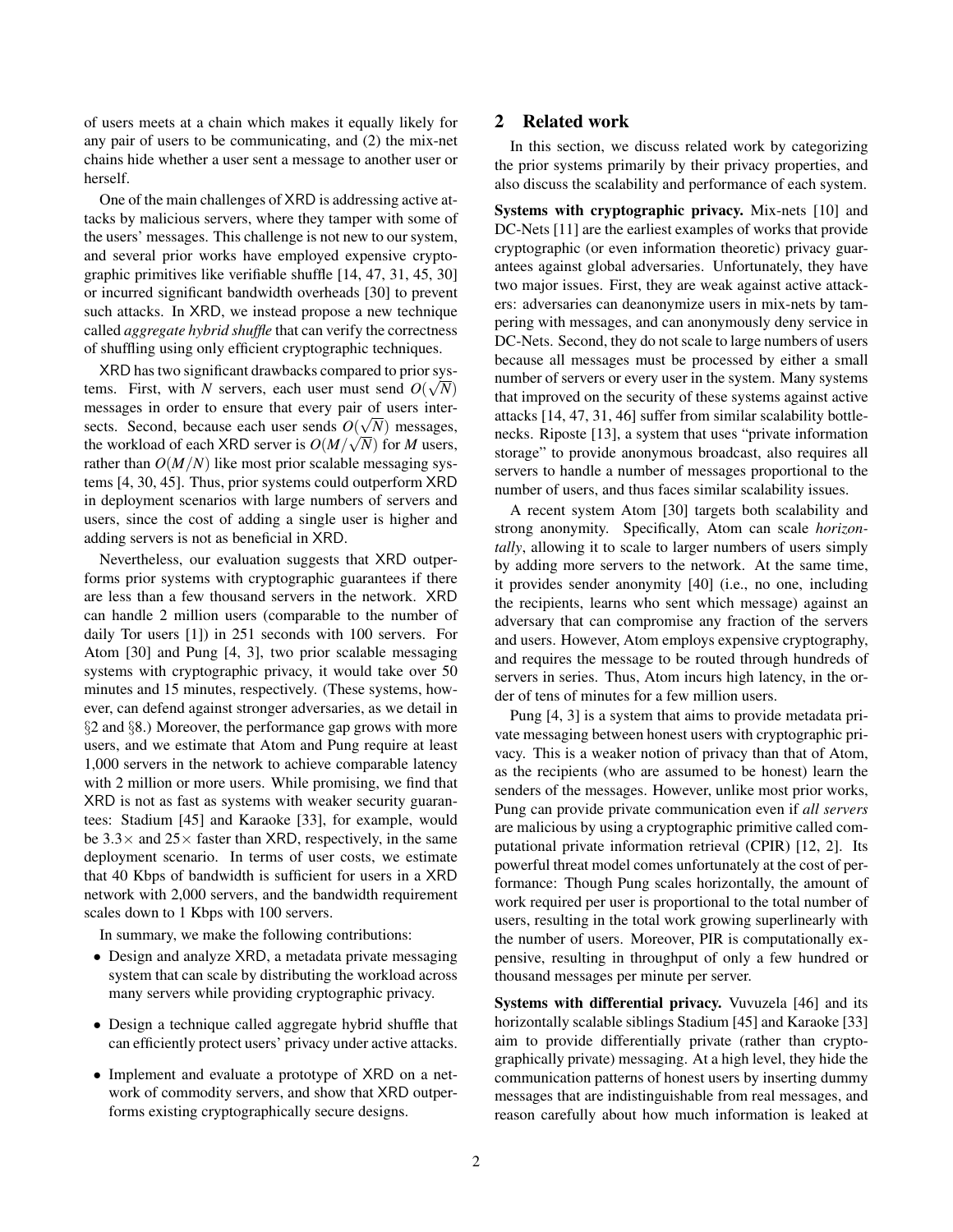each round. They then set the system parameters such that they could support a number of sensitive messages; for instance, Stadium and Karaoke target  $10^4$  and  $10^6$  messages, respectively. Up to that number of messages, the systems allow users to provide a plausible cover story to "deny" their actual actions. Specifically, the system ensures that the probability of Alice conversing with Bob from the adversary's perspective is within  $e^{\varepsilon}$  (typically,  $e^{\varepsilon} \in [3, 10]$ ) of the probability of Alice conversing with any other user with only a small failure probability  $\delta$  (typically,  $\delta = 0.0001$ ). This paradigm shift has allowed the systems to support larger numbers of users with lower latency than prior works.

Unfortunately, systems with differential privacy suffer from two drawbacks. First, the probability gap between two events may be sufficient for strong adversaries to act on. For instance, if Alice is ten times as likely to talk to Bob than Charlie, the adversary may act assuming that Alice is talking to Bob, despite the plausible deniability. Second, there is a "privacy budget" (e.g.,  $10^4$  to  $10^6$  messages), meaning that a user can deny a limited number of messages with strong guarantees. Moreover, for best possible security, users must constantly send messages, and deny every message. For instance, Alice may admit that she is not in any conversation (thinking this information is not sensitive), but this could have unintended consequences on the privacy of another user who uses the cover story that she is talking with Alice. The budget could then run out quickly if users want the strongest privacy possible: If a user sends a message every minute, she would run out of her budget in a few days or years with  $10^4$ to  $10<sup>6</sup>$  messages. Although the privacy guarantee weakens gradually after the privacy budget is exhausted, it is unclear how to raise the privacy levels once they have been lowered.

Scalable systems with other privacy guarantees. The only private communication system in wide-deployment today is Tor [\[21\]](#page-12-11). Tor currently supports over 2 million daily users using over 6,000 servers [\[1\]](#page-12-7), and can scale to more users easily by adding more servers. However, Tor does not provide privacy against an adversary that monitors significant portions of the network, and is susceptible to traffic analysis attacks [\[19,](#page-12-12) [28\]](#page-13-8). Its privacy guarantee weakens further if the adversary can control some servers, and if the adversary launches active attacks [\[27\]](#page-13-9). Similar to Tor, most free-route mix-nets [\[38,](#page-13-10) [23,](#page-13-11) [42,](#page-13-2) [15,](#page-12-13) [35\]](#page-13-12) (distributed mix-nets where each messages is routed through a small subset of servers) cannot provide strong privacy against powerful adversaries due to traffic analysis and active attacks.

Loopix [\[41\]](#page-13-13) is a recent iteration on free-route mix-nets, and can provide fast asynchronous messaging. To do so, each user interacts with a semi-trusted server (called "provider" in the paper), and routes her messages through a small number of servers (e.g., 3 servers). Each server inserts small amounts of random delays before routing the messages. Loopix then reasons about privacy using entropy. Unfortunately, the pri-

vacy guarantee of Loopix weakens quickly as the adversary compromises more servers. Moreover, Loopix requires the recipients to trust the provider to protect themselves.

# <span id="page-2-0"></span>3 System model and goals

XRD aims to achieve the best of all worlds by providing cryptographic metadata privacy while scaling horizontally without relying on expensive cryptographic primitives. In this section, we present our threat model and system goals.

# 3.1 Threat model and assumptions

A deployment of XRD would consist of hundreds to thousands of servers and a large number of users, in the order of millions. Similar to several prior works on distributed private communication systems [\[30,](#page-13-6) [45\]](#page-13-3), XRD assumes an adversary that can monitor the entire network, control a fraction *f* of the servers, and control up to all but two honest users. We assume, however, that there exists a public key infrastructure that can be used to securely share public keys of online servers and users with all participants at any given time. These keys, for example, could be maintained by key transparency schemes [\[32,](#page-13-14) [37,](#page-13-15) [44\]](#page-13-16).

XRD does not hide the fact that users are using XRD. Thus, for best possible security, users should stay online to avoid intersection attacks [\[29,](#page-13-17) [16\]](#page-12-14). XRD also does not protect against denial-of-service (DoS) attacks, and in general does not provide strong availability guarantees. Defending against intersection and DoS attacks is an interesting future work. XRD does, however, provide privacy even under DoS, server churn, and user churn (e.g., Alice goes offline unexpectedly without her conversation partner knowing). We discuss the availability properties further in §[5](#page-4-0) and §[8.3.](#page-11-0)

Finally, XRD assumes that the users can agree to start talking at a certain time out-of-band. This could be done, for example, via two users exchanging this information offline, or by using systems like Alpenhorn [\[34\]](#page-13-18) that can initiate conversations privately.

Cryptographic primitives. XRD uses standard cryptographic primitives. It assumes existence of a group of prime order *p* with a generator *g* in which discrete log is hard and the decisional Diffie-Hellman assumption holds. We will write  $DH(g^a, b) = g^{ab}$  to denote Diffie-Hellman key exchange. In addition, XRD makes use of authenticated encryption.

Authenticated encryption [\[5\]](#page-12-15): XRD relies on an authenticated encryption scheme for confidentiality and integrity, which consists of the following algorithms:

- $c \leftarrow$  AEnc(s, nonce, *m*). Encrypt message *m* and authenticate the ciphertext  $c$  using a symmetric key  $s$  and a nonce nonce. Typically, s is used to derive two more keys, one for encryption and one for authentication (e.g., via HMAC).
- $(b,m) \leftarrow \text{ADE}(s, \text{none}, c)$ . Check the integrity of and decrypt ciphertext *c* using the key *s* and a nonce nonce.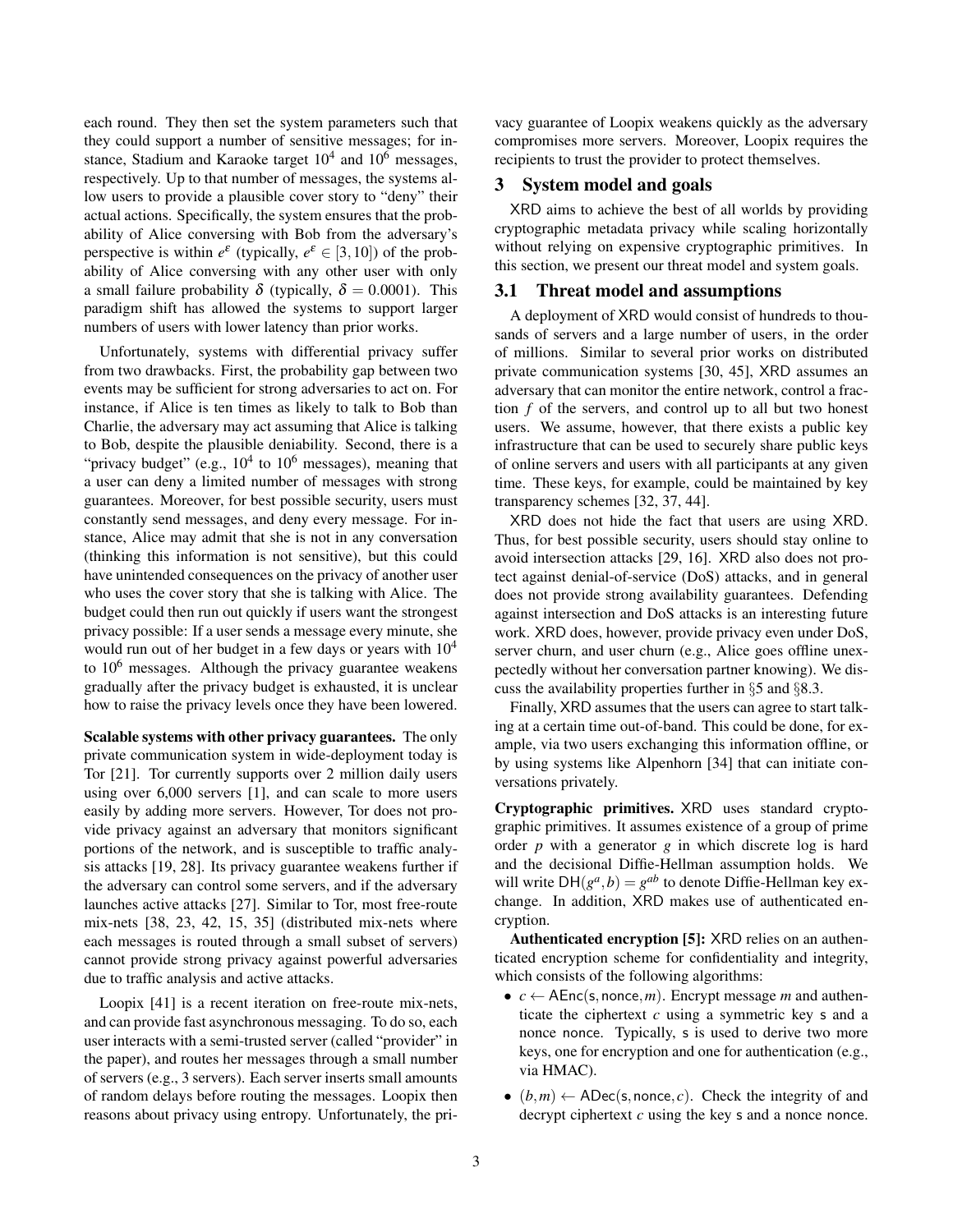

<span id="page-3-0"></span>Figure 1: Overview of XRD operation.

If the check fails, then  $b = 0$  and  $m = \perp$ . Otherwise,  $b = 1$  and *m* is the underlying plaintext.

XRD in particular relies on the following events having negligible probability when using authenticated encryption: (1) generating a correctly authenticated ciphertext without knowing the secret key used for ADec, and (2) the same ciphertext authenticating under two different keys. Both of these properties are true, for example, when using the encrypt-then-MAC authenticated encryption schemes.

### <span id="page-3-1"></span>3.2 Goals

XRD has three main goals.

Correctness. Informally, the system is correct if every honest user successfully communicates with her conversation partner after a successful execution of the system protocol.

Privacy. Similar to prior messaging systems [\[46,](#page-14-1) [4,](#page-12-5) [45,](#page-13-3) [33\]](#page-13-4), XRD aims to provide relationship unobservability [\[40\]](#page-13-7), meaning that the adversary cannot learn anything about the communication between two honest users. Informally, consider any honest users Alice, Bob, and Charlie. The system provides privacy if the adversary cannot distinguish whether Alice is communicating with Bob, Charlie, or neither. XRD only guarantees this property among the honest users, as malicious conversation partners can trivially learn the metadata of their communication. We provide a more formal definition in Appendix [B.](#page-15-0) (This is a weaker privacy goal than that of Atom [\[30\]](#page-13-6), which aims for sender anonymity.)

Scalability. Similar to prior work [\[30\]](#page-13-6), we require that the system can handle more users with more servers. If the number of messages processed by a server is *C*(*M*,*N*) for *M* users and *N* servers, we require that  $C(M,N) \to 0$  as  $N \to \infty$ .  $C(M, N)$  should approach zero polynomially in *N* so that adding a server introduces significant performance benefits.

# <span id="page-3-2"></span>4 XRD overview

Figure [1](#page-3-0) presents the overview of a XRD network. At a high level, XRD consists of three different entities: users, mix servers, and mailbox servers. Every user in XRD has a unique *mailbox* associated with her, similar to an e-mail address. The mailbox servers maintain the mailboxes, and are only trusted for availability and not privacy.

To set up the network, XRD organizes the mix servers into many chains of servers such that there exists at least one honest server in each chain with overwhelming probability (i.e., an anytrust group [\[47\]](#page-14-0)). Communication in XRD is carried out in discrete rounds. In each round, each user selects a fixed set of  $\ell$  chains, where the set is determined by the user's public key. She then sends a fixed size message to each of the selected chains. (If the message is too small or large, then the user pads the message or breaks it into multiple pieces.) Each message contains a destination mailbox, and is onionencrypted for all servers in the chain.

Once all users' messages are submitted, each chain acts as a local mix-net [\[10\]](#page-12-1), decrypting and shuffling messages. During shuffling, each server also generates a short proof that allows other servers to check that it behaved correctly. If the proof does not verify, then the protocol halts with no privacy leakage. If all verification succeeds, then the last server in each chain forwards the messages to the appropriate mailbox servers. (The protocol is described in detail in §[6.](#page-6-0)) Finally, the mailbox servers put the messages into the appropriate mailboxes, and each user downloads all messages in her mailbox at the end of a round.

The correctness and security of XRD is in large part due to how each user selects the mix-nets and the destination of each message. As we will see in §[5,](#page-4-0) the users are required to follow a specific algorithm to select the chains. The algorithm guarantees that *every* pair of users have at least one chain in common and the choices of the chains are publicly computable. For example, every user selecting the same chain will achieve this property, and thus correctness and security. In XRD, we achieve this property while distributing the load evenly.

Let us now consider two scenarios: (1) a user Alice is not in a conversation with anyone, or (2) Alice is in a conversation with another user Bob. In the first case, she sends a dummy message encrypted for herself to each chain that will come back to her own mailbox. We call these messages *loopback messages*. In the second case, Alice and Bob compute each other's choices of chains, and discover at which chain they will intersect. If there are multiple such chains, they break ties in a deterministic fashion. Then, Alice and Bob send the messages encrypted for the other person, which we call *conversation messages*, to their intersecting chain. They also send loopback messages on all other chains.

## 4.1 Security properties

We now argue the security informally. We present a more formal definition and arguments of privacy in Appendix [B.](#page-15-0) Since both types of messages are encrypted for owners of mailboxes and the mix-net hides the origin of a message, the adversary cannot tell if a message going to Alice's mailbox is a loopback message or a conversation message sent by a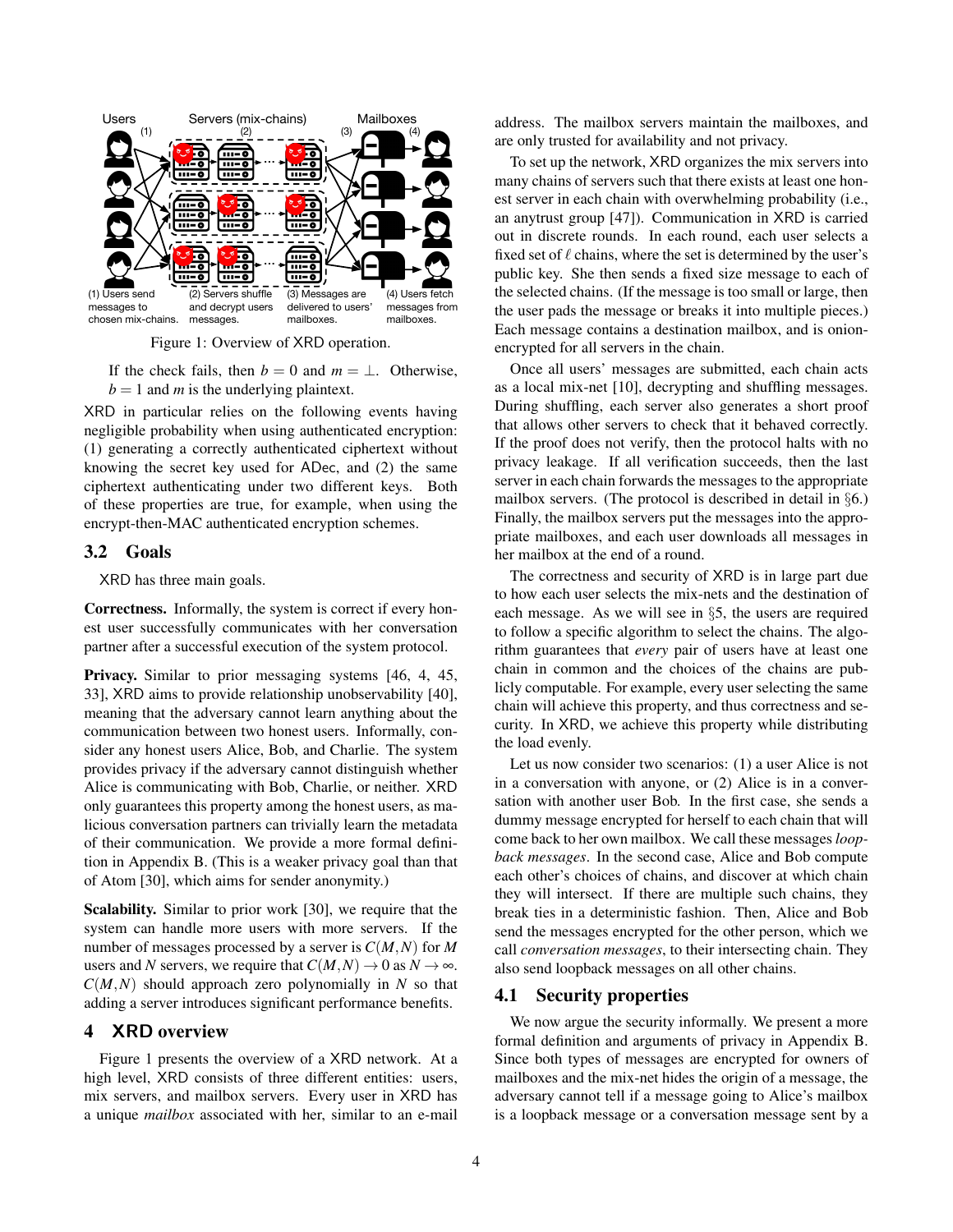different user. This means that the network pattern of all users is the same from the adversary's perspective: each user sends and receives exactly  $\ell$  messages, each of which could be a loopback or a conversation message. As a result, the adversary cannot tell if a user is in a conversation or not. Moreover, we choose the chains such that every pair of users intersects at some chain (§[5\)](#page-4-0), meaning the probability that Alice is talking to another honest user is the same for all honest users. This hides the conversation metadata.

The analysis above, however, only holds if the adversary does not tamper with the messages. For instance, if the adversary drops Alice's message in a chain, then there are two possible observable outcomes in this chain: Alice receives (1) no message, meaning Alice is not in a conversation in this chain, or (2) one message, meaning someone intersecting with Alice at this chain is chatting with Alice. This information leakage breaks the security of XRD. We propose a new protocol called aggregate hybrid shuffle (§[6\)](#page-6-0) that efficiently defends against such an attack.

### <span id="page-4-3"></span>4.2 Scalability properties

Let *n* and *N* be the number of chains and servers in the Let *n* and *N* be the number of chains and servers in the network, respectively. Each user must send at least  $\sqrt{n}$  messages to guarantee every pair of users intersect. To see why, fix  $\ell$ , the number of chains a user selects. Those chains must connect a user Alice to all *M* users. Since the total number of messages sent by users is  $M \cdot \ell$ , each chain should handle  $\frac{M\ell}{n}$  messages if we distribute the load evenly. We then need  $\frac{M\ell}{n} \cdot \ell \geq M$  because the left hand side is the maximum number of users connected to the chains that Alice chose. Thus,  $\ell \geq \sqrt{n}$ . In §[5,](#page-4-0) we present an approximation algorithm that uses  $\ell \approx \sqrt{2n}$  to ensure all users intersect with each other while evenly distributing the work. This means that each chain handles  $\approx \frac{\sqrt{2}M}{\sqrt{n}}$  messages, and thus XRD scales with the number of chains. If we set  $n = N$  and each server ap-The number of chains. If we set  $n = N$  and each server appears in *k* chains for  $k \ll \sqrt{N}$ , this satisfies our scalability goal in §[3.2:](#page-3-1)  $C(M, N) = \frac{k\sqrt{2M}}{\sqrt{N}} \to 0$  polynomially as  $N \to \infty$ . We show that  $k$  is logarithmic in  $N$  in §[5.2.1.](#page-4-1)

### <span id="page-4-0"></span>5 XRD design

In this section, we present the detailed operations of a base XRD design that protects against an adversary that does *not* launch active attacks. We then describe modifications to this baseline design that allows XRD to protect against active attacks in §[6.](#page-6-0)

## 5.1 Mailboxes and mailbox servers

Every user in XRD has a mailbox that is publicly associated with her. In our design, we use the public key of each user as the identifier for the mailbox, though different public identifiers like e-mail addresses can work as well. These mailboxes are maintained by the mailbox servers, with simple put and get functionalities to add and fetch messages to

### <span id="page-4-2"></span>Algorithm 1 Mix server routing protocol

Server *i* in a chain of *k* servers possesses its mixing key pair  $(mpk<sub>i</sub> = g<sup>msk<sub>i</sub></sup>,msk<sub>i</sub>)$ . In each round  $\rho$ , it receives a set of ci- ${\sf phertext}$   $\{c_i^j = (g^{x_j}, {\sf AEnc}({\sf DH(mpk}_i, x_j), \rho, c_i^j) \}$  $_{i+1}^{J}$ ) for each user *j*, either from an upstream server if  $i \neq 1$ , or from the users if  $i = 1$ .

- 1. Decrypt and shuffle: Decrypt each message:  $c_{i+1}^j = \text{ADE}(\text{DH}(g^{x_j}, \text{msk}_i), \rho, c_i^j)$ . Randomly shuffle {*c j i*+1 }.
- 2a. **Relay messages:** If  $i < k$ , then send the shuffled  $\{c_i^j\}$ *i*+1 } to server  $i+1$ .
- 2b. Forward messages to mailbox: If  $i = k$ , then each decrypted message is of the form  $(\mathsf{pk}_u, \mathsf{AEnc}(s, \rho, m_u)),$ where  $pk_u$  is the public key of a user  $u$ , s is a secret key, and  $m_u$  is a message for the user. Send the message to the mailbox server that manages mailbox pk*<sup>u</sup>* .

a mailbox. Similar to e-mail servers, different users' mailboxes can be maintained by different servers.

### <span id="page-4-4"></span>5.2 Mix chains

XRD uses many parallel mix-nets to process the messages. We now describe their formation and operations.

#### <span id="page-4-1"></span>5.2.1 Forming mix chains

We require the existence of an honest server in every chain to guarantee privacy. To ensure this property, we use public randomness sources [\[7,](#page-12-16) [43\]](#page-13-19) that are unbiased and publicly available to randomly sample *k* servers to form a chain, similar to prior works [\[30,](#page-13-6) [45\]](#page-13-3). We set *k* large enough such that the probability that all servers are malicious is negligible. Concretely, the probability that a chain of length *k* consists only of malicious servers is  $f^k$ . Then, if we have *n* chains in total, the probability there exists a group of only malicious servers is less than  $n \cdot f^k$  via a union bound. Finally, we can upper bound this to be negligible. For example, if we want this probability to be less than  $2^{-64}$  for  $f = 20\%$ , then we need  $k = 32$  for  $n < 6000$ . This makes k depend logarithmically on *N*. In XRD, we set  $n = N$  for *N* servers, meaning each server appears in *k* chains on average.

Once the servers are selected, we "stagger" the position of a server in the chains to ensure maximal server utilization. For instance, if a server is part of two chains, then it could be the first server in one chain and the second server in the other chain. This optimization has no impact on the security, as we only require the existence of an honest server in each group. This helps minimize the idle time of each server.

### 5.2.2 Processing user messages

After the chains are created, each mix server *i* generates a *mixing key pair* ( $mpk_i = g^{msk_i},msk_i$ ), where  $msk_i$  is a random value in  $\mathbb{Z}_p$  and *g* is a generator of the group. The public mixing keys {mpk*i*} are made available to all participants in the network, along with the ordering of the keys in each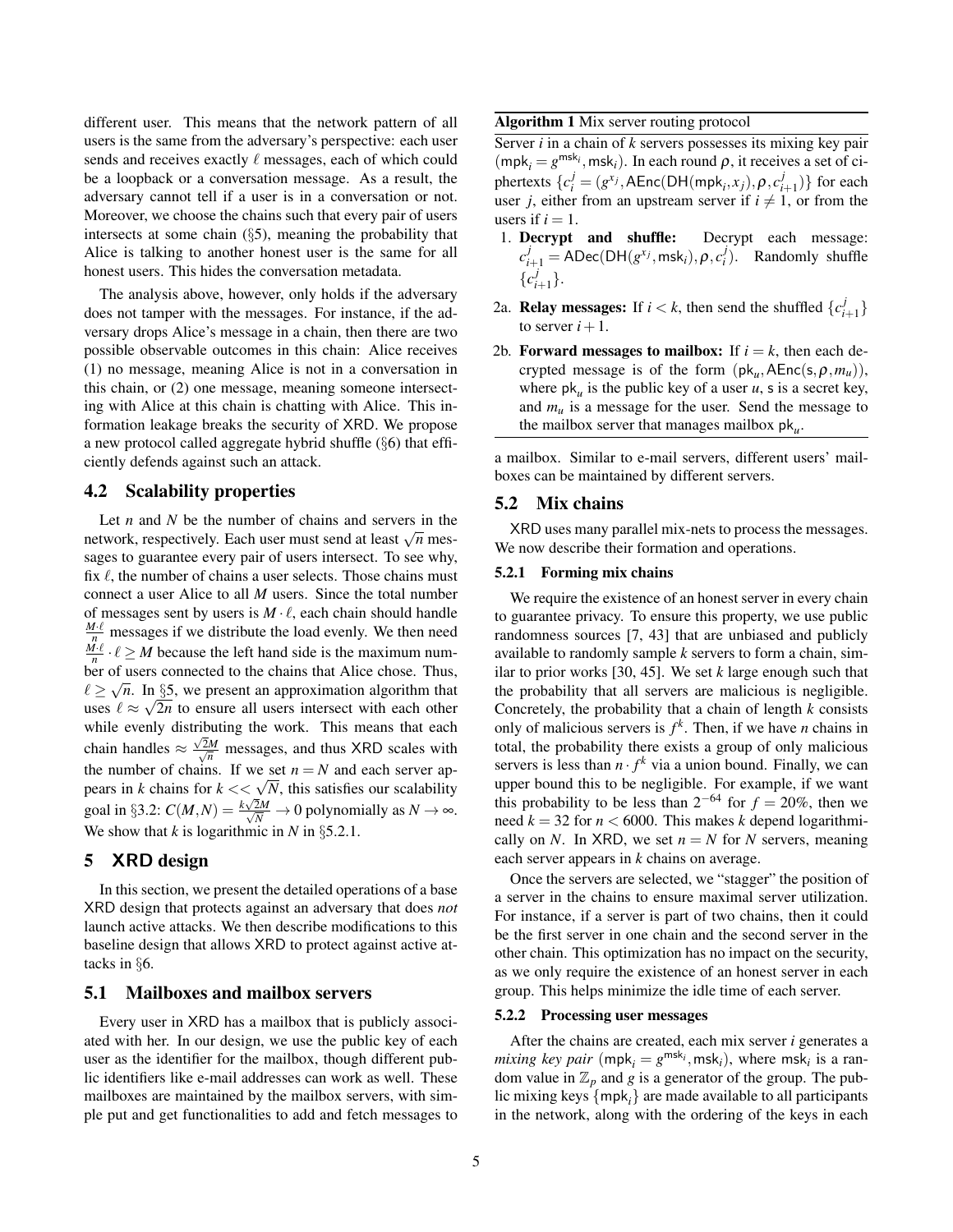chain. Now, each chain behaves as a simple mix-net [\[10\]](#page-12-1): users submit some messages onion-encrypted using the mixing keys (§[5.3\)](#page-5-0), and the servers go in order decrypting and shuffling the messages. Algorithm [1](#page-4-2) describes the protocol in detail. The honest server in each chain is responsible for hiding the origins of the messages against passive adversaries. We then protect against active attacks using a new technique described in §[6.](#page-6-0)

#### 5.2.3 Server churn

Some servers may go offline in the middle of a round. Though XRD does not provide additional fault tolerance mechanisms, only the chains that contain failing servers are affected. Furthermore, the failing chains do not affect the security since they do not disturb the operations of other chains and the destination of the messages at the failing chain remains hidden to the adversary. Thus, conversations that use chains with no failing servers are unaffected. We analyze the empirical effects of server failures in §[8.3.](#page-11-0)

### <span id="page-5-0"></span>5.3 Users

We now describe how users operate in XRD.

### <span id="page-5-2"></span>5.3.1 Selecting chains

XRD needs to ensure that all users' choices of chains intersect at least once, and that the choices are publicly computable. We present a scheme that achieves this property. Upon joining the network, every user is placed into one of  $\ell+1$  groups such that each group contains roughly the same number of users, and such that the group of any user is publicly computable. This could be done, for example, by assigning each user to a pseudo-random group based on the hash of the user's public key. Every user in a group is connected to the same  $\ell$  servers specified as follows. Let  $C_i$ be the ordered set of chains that users in group *i* are connected to. We start with  $C_1 = \{1, \ldots, \ell\}$ , and build the other sets inductively: For  $i = 1, \ldots, \ell$ , group  $i + 1$  is connected to  $C_{i+1} = \{C_1[i], C_2[i], \ldots, C_i[i], C_i[\ell] + 1, \ldots, C_i[\ell] + (\ell - i)\},$ where  $C_x[y]$  is the  $y^{\text{th}}$  entry in  $C_x$ .

By construction, every group is connected to every other group: Group *i* is connected to group *j* via  $C_i[j]$  for all  $i < j$ . As a result, every user in group *i* is connected to all others in the same group (they meet at all chains in  $C_i$ ), and is connected to users in group  $j$  via chain  $C_i[j]$ .

To find the concrete value of  $\ell$ , let us consider  $C_{\ell}$ . The last chain of  $C_{\ell}$ , which is the chain with the largest index, is  $C_{\ell}[\ell] = \ell^2 - \sum_{i=1}^{\ell-1} i = \frac{\ell^2 + \ell}{2}$ . This value should be as close as possible to *n*, the number of chains, to maximize utilization. possible to *n*, the number of chains, to maximize utilization.<br>Thus,  $\ell = \lceil \sqrt{2n+0.25} - 0.5 \rceil \approx \lceil \sqrt{2n} \rceil$ . Given that  $\ell \geq \sqrt{n}$ Thus,  $\ell = |\sqrt{2n+0.25}-0.5| \approx |\sqrt{24.2}$ , this is a  $\sqrt{2}$ -approximation.

### 5.3.2 Sending messages

After choosing the  $\ell$  mix chains, the users send one message to each of the chosen chains as described in Algorithm [2.](#page-5-1) At a high level, if Alice is not talking with anyone, Alice generates  $\ell$  loopback messages by encrypting dummy

#### <span id="page-5-1"></span>Algorithm 2 User conversation protocol

Consider two users Alice and Bob with key pairs  $(\mathsf{pk}_A = g^{\mathsf{sk}_A}, \mathsf{sk}_A)$  and  $(\mathsf{pk}_B = g^{\mathsf{sk}_B}, \mathsf{sk}_B)$  who are connected to sets of  $\ell$  chains  $C_A$  and  $C_B$  (§[5.3.1\)](#page-5-2). The network consists of chains 1,...,*n*, each with *k* servers. Alice and Bob possess the set of mixing keys for each chain. Alice performs the following in round  $\rho$ .

- 1a. Generate loopback messages: If Alice is not in a conversation, then Alice generates  $\ell$  loopback messages:  $m_x = (\mathsf{pk}_A, \mathsf{AEnc}(s_A^x, \rho, 0))$  for  $x \in C_A$ , where  $s_A^x$  is a chain-specific symmetric key known only to Alice.
- 1b. Generate conversation message: If Alice is in a conversation with Bob, then she first computes the shared key  $s_{AB} = DH(p k_B, s k_A)$ , and the symmetric encryption key for Bob  $s_B = KDF(s_{AB},pk_B)$  where KDF is a key derivation function. Alice then generates the conversation message:  $m_{x_{AB}} = (\mathsf{pk}_B, \mathsf{AEnc}(\mathsf{s}_B, \rho, \mathsf{msg}))$ , where msg is the plaintext message for Bob and  $x_{AB} \in C_A \cap C_B$  is the first chain in the intersection. She also generates  $\ell-1$  loopback messages  $m_x$  for  $x \in C_A$ ,  $x \neq x_{AB}$ .
- 2. **Onion-encrypt messages:** For each message  $m<sub>x</sub>$ , let  $c_{k+1} = m_{x}$ , and let {mpk<sub>*i*</sub>} be the mixing keys for chain  $x \in C_A$ . For *i* = *k* to 1, generate a random value  $x_i \in \mathbb{Z}_p$ , and compute  $c_i = (g^{x_i}, \text{AEnc}(\text{DH}(mpk_i, x_i), \rho, c_{i+1})).$ Send  $c_1$  to chain x.
- 3. Fetch messages: At the end of the round, fetch and decrypt the messages in her mailbox, using ADec with matching  $s_A^{\times}$  or  $s_A = KDF(s_{AB}, pk_A)$ .

messages (e.g., messages with all zeroes) using a secret key known only to her, and submits them to the chosen chains. If she is talking with another user Bob, then she first finds where they intersect by computing the intersection of Bob's group and her group (§[5.3.1\)](#page-5-2). If there is more than one such chain, then she breaks the tie by selecting the chain with the smallest index. Alice then generates  $\ell - 1$  loopback messages and one encrypted message using a secret key that Alice and Bob shares. Finally, Alice sends the message for Bob to the intersecting chain, and sends the loopback messages to the other chains. Bob mirrors Alice's actions.

#### <span id="page-5-3"></span>5.3.3 User churn

Like servers, users might go offline in the middle of a round, and XRD aims to provide privacy in such situations. However, the protocol presented thus far does not achieve this goal. If Alice and Bob are conversing and Alice goes offline without Bob knowing, then Alice's mailbox will receive Bob's message while Bob's mailbox will get one fewer message. Thus, by observing mailbox access counts and Alice's availability, the adversary can infer their communication.

To solve this issue, we require Alice to submit two sets of messages in round  $\rho$ : the messages for the current round  $\rho$ , and *cover messages* for round  $\rho + 1$ . If Alice is not communicating with anyone, then the cover messages will be loop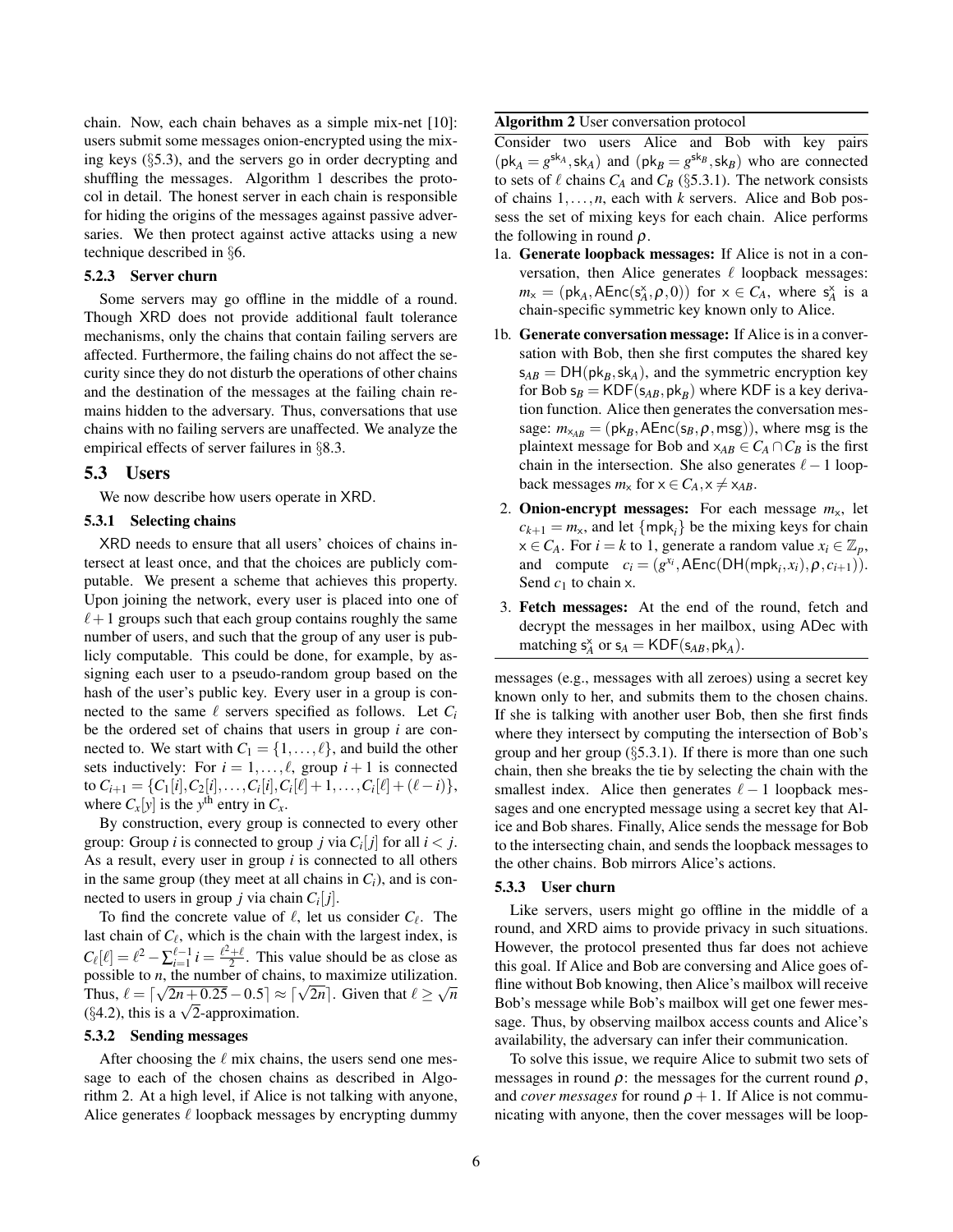back messages. If Alice is communicating with another user, then one of the cover messages will be a conversation message indicating that Alice has gone offline.

If Alice goes offline in round  $\tau$ , then the servers use the cover messages submitted in  $\tau - 1$  to carry out round  $\tau$ . Now, there are two possibilities. If Alice is not in a conversation, then Alice's cover loopback messages are routed in round  $\tau$ , and nothing needs to happen afterwards. If Alice is conversing with Bob, then at the end of round  $\tau$ , Bob will get the message that Alice is offline via one of the cover messages. Starting from round  $\tau + 1$ , Bob now sends loopback messages instead of conversation messages to hide the fact that Bob was talking with Alice in previous rounds. This could be used to end conversations as well. Malicious servers cannot fool Bob into thinking Alice has gone offline by replacing Alice's messages with her cover messages because the honest servers will ensure Alice's real messages are accounted for using our defenses described in §[6.](#page-6-0)

## <span id="page-6-0"></span>6 Aggregate hybrid shuffle

Adversarial servers can tamper with the messages to leak privacy in XRD. For example, consider a mix-net chain where the first server is malicious. This malicious server can replace Alice's message with a message directed at Alice. Then, at the end of the mixing, the adversary will make one of two observations. If Alice was talking to another user Bob, Bob will receive one fewer message while Alice would receive two messages. The adversary would then learn that Alice was talking to Bob. If Alice is not talking to anyone on the tampered chain, then Alice would receive one message, revealing the lack of conversation on that chain.

Prior works [\[14,](#page-12-3) [47,](#page-14-0) [31,](#page-13-1) [45,](#page-13-3) [30\]](#page-13-6) have used traditional verifiable shuffles [\[39,](#page-13-20) [24,](#page-13-21) [8,](#page-12-17) [26\]](#page-13-22) to prevent these attacks. At a high level, verifiable shuffles allow the servers in the chain (one of which is honest) to verify the correctness of a shuffle of another server; namely, that the plaintexts underlying the outputs of a server is a valid permutation of the plaintexts underlying the inputs. Unfortunately, these techniques are computationally expensive, requiring many exponentiations.

In XRD, we make an observation that help us avoid traditional verifiable shuffles. For a meaningful tampering, the adversary necessarily has to tamper with the messages *before* they are shuffled by the honest server. Otherwise, the adversary does not learn the origins of messages. For example, after dropping a message in a server downstream from the honest server, the adversary might observe that Alice did not receive a message. The adversary cannot tell, however, whether the dropped message was sent by Alice or another user, and does not learn anything about Alice's communication pattern. (Intuitively, the adversarial downstream servers do not add any privacy in any case.) In this section, we describe a new form of verifiable shuffle we call *aggregate hybrid shuffle* (AHS) that allows us to take advantage of this fact. In particular, the protocol guarantees that the honest server will receive and shuffle all honest users' messages, or the honest server will detect that some parties upstream (some servers or users) misbehaved. We will then describe how the honest server can efficiently identify all malicious users and servers who deviated from the protocol, without affecting the privacy of honest users. The user and server protocols remain largely the same as the baseline protocols described in §[5,](#page-4-0) with some crucial changes.

# <span id="page-6-3"></span>6.1 Key generation with AHS

When the chain is created, the servers generate three key pairs: *blinding key*, *mixing key*, and *inner key*. The inner keys are per-round keys, and each server *i* generates its own inner key pair (ip $k_i = g^{isk_i}$ , isk<sub>*i*</sub>). The other two keys are long-term keys, and are generated in order starting with the first server in the chain. Let  $bpk_0 = g$ . Starting with server 1, server  $i = 1, ..., k$  generates  $(bpk_i = bpk_{i-1}^{bsk_i}, bsk_i)$  and  $(mpk<sub>i</sub> = bpk<sub>i-1</sub><sup>msk<sub>i</sub></sup>,msk<sub>i</sub>)$  in order. In other words, the base of the public keys of the server *i* is  $bpk_{i-1} = g\prod_{a \leq i} bsk_a$ . The public mixing key of the last server, for example, would be  $mpk_k = bpk_{k-1}^{msk_k} = g^{msk_k} \cdot \prod_{i < k} b s k_i$ . Each server also has to prove to all other servers in zero-knowledge that it knows the private keys that match the public keys. All public keys are made available to all servers and users.

#### <span id="page-6-2"></span>6.2 Sending messages with AHS

Once the servers' keys are distributed, user Alice can submit a message to a chain. To do so, Alice now employs a double-enveloping technique to encrypt her message [\[25\]](#page-13-23): she first onion-encrypts her message for all servers using the inner keys, and then onion-encrypts the result with the mixing keys. Let *inner ciphertext* be the result of the first onionencryption, and *outer ciphertext* be the final ciphertext. The inner ciphertexts are encrypted using  $\prod_i$  ipk<sub>i</sub> as the public key, which allows users to onion-encrypt in "one-shot": i.e.,  $e = (g^y, AEnc(DH(\prod_i ipk_i, y), \rho, m))$  in round  $\rho$  with message *m* and a random *y* (Without *y*, DH( $\prod_i$ ip $k_i$ , *y*) can only be computed if all  $\{isk_i\}$  are known). To generate the outer ciphertext, Alice performs the following.

- 1. Generate her outer Diffie-Hellman key: a random  $x \in \mathbb{Z}_p$ and  $(g^x, x)$ .
- <span id="page-6-1"></span>2. Generate a NIZK that proves she knows *x* that matches *g x* (using knowledge of discrete log proof [\[9\]](#page-12-18)).
- 3. Let  $c_{k+1} = e$ , and let  $\{ \text{mpk}_i \}$  for  $i \in [k]$  be the mixing keys of the servers in the chain. For  $i = k$  to 1, compute  $c_i = \mathsf{AEnc}(\mathsf{DH}(\mathsf{mpk}_i, x), \rho, c_{i+1}).$

 $c = (g^x, c_1)$  is the final outer ciphertext. This is nearly identical to Algorithm [2,](#page-5-1) except that the user does not generate a fresh pair of Diffie-Hellman keys for each layer of encryption. To submit the message, Alice sends *c* and the NIZK to all servers in the chain.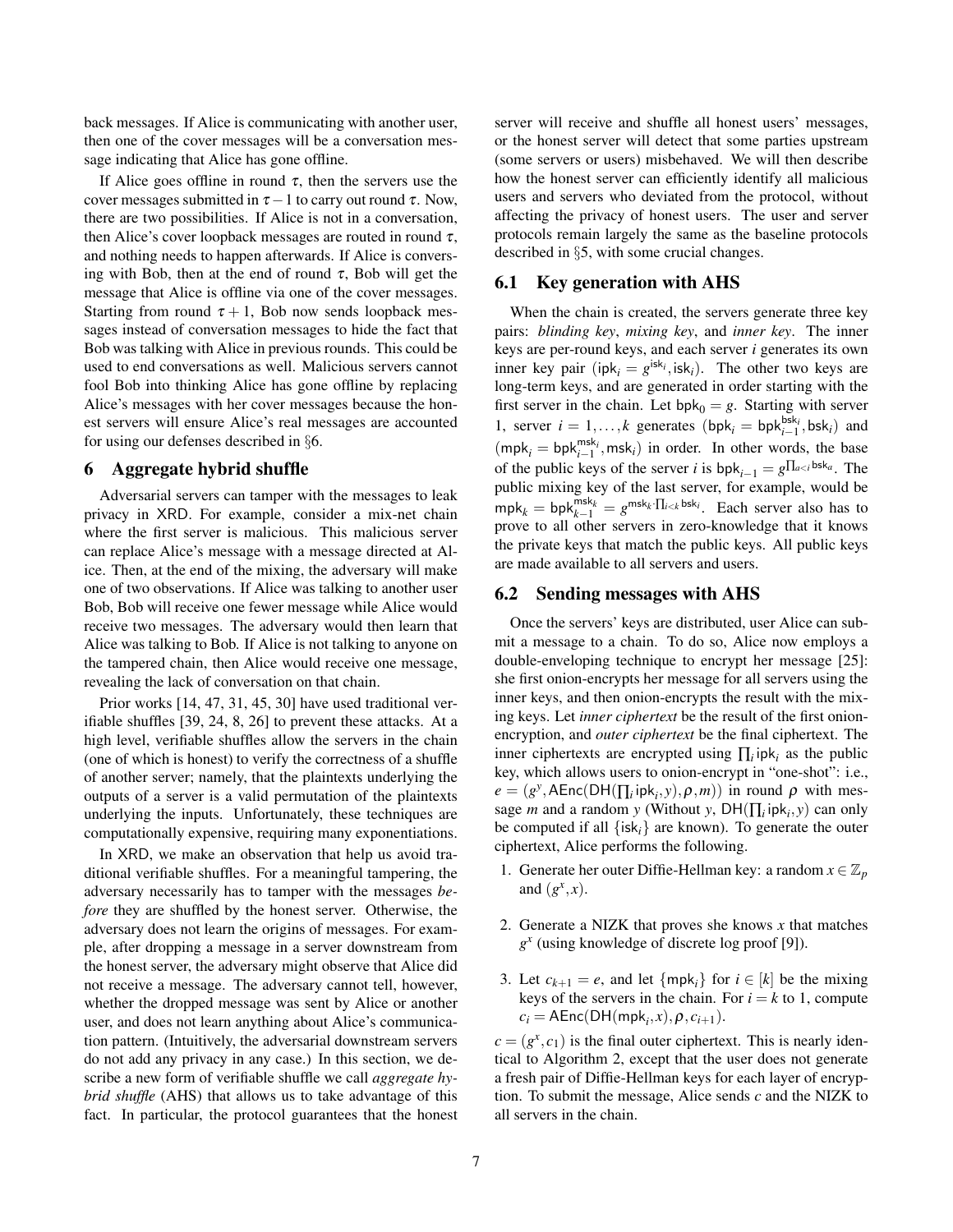### <span id="page-7-2"></span>6.3 Mixing with AHS

Before mixing begins in round  $\rho$ , the servers have  ${c}^{j} = (X_1^j = g^{x_j}, c_1 = \text{AEnc}(\text{DH}(\text{mpk}_1, x_j), \rho, c_2^j)$  $\begin{pmatrix} 1 \\ 2 \end{pmatrix}$ ) }. The servers first agree on the inputs for this round. This can be done, for example, by sorting the users' ciphertexts, hashing them using a cryptographic hash function, and then comparing the hashes. Then, starting with server 1, server  $i = 1, \ldots, k$  perform the following:

- 1. Decrypt and shuffle: Similar to Algorithm [1,](#page-4-2) decrypt each message. Each message is of the form  $(X_i^j, c_i^j) = \text{AEnc}(\text{DH}(\text{mpk}_i, x_j), \rho, c_i^j)$ *i*+1 ). Thus,  $(b^j, c^j_i)$  $j_{i+1}$ ) = ADec(DH( $X_i^j$ , msk<sub>*i*</sub>),  $\rho$ ,  $c_i^j$ ). If any decryption fails (i.e.,  $b^j = 0$  for some *j*), then mixing halts and the server can start a blame protocol described in §[6.4.](#page-7-0) Randomly shuffle  ${c_i^j}$  $_{i+1}^{J}\}.$
- 2. Blind and shuffle: Blind the users' Diffie-Hellman keys  $\{X_i^j\}$ :  $X_{i+1}^j = (X_i^j)^{bsk_i}$  for each *j*. Then, shuffle the keys using the same permutation as the one used to shuffle the ciphertexts.
- <span id="page-7-1"></span>3. Generate zero-knowledge proof: Generate a proof that  $(\prod_j X_i^j)^{\text{bsk}_i} = \prod_j X_i^j$  $i_{i+1}$  by generating a NIZK that shows  $\log_{\prod_j (X_i^j)} (\prod_j X_i^j)$  $\sum_{i=1}^{J}$  = log<sub>bpk<sub>i-1</sub></sub> bpk<sub>i</sub>(= bsk<sub>i</sub>). Send the NIZK with the shuffled  $\{X_i^j\}$  $\{t'_{i+1}\}$  to all other servers in the chain. All other servers verify this proof is valid using the  $\{X_i^j\}$  they received previously,  $\{X_i^j\}$  $\{i+1}^j$ , bpk<sub>*i*−1</sub>, and bpk*<sup>i</sup>* .
- 4. Forward messages: If  $i < k$ , then send the shuffled  $\{(X_i^j)$  $\frac{j}{i+1}$ ,  $c_i^j$  $\binom{j}{i+1}$  to server  $i+1$ .

When the last server finishes shuffling and no server reports any errors during mixing, our protocol guarantees that the honest server mixed all the honest users' messages successfully, meaning the users' privacy was protected. At this point, the servers reveal their private per-round inner keys  $\{isk_i\}$ . With this, the last server can decrypt the inner ciphertexts to recover the users' messages.

To demonstrate the correctness of AHS (i.e., every message is successfully delivered if every participant followed the protocol), consider the key user  $j$  used to encrypt the message intended for server *i* and the Diffie-Hellman key server *i* receives. User *j* encrypts the message using the key  $DH(mpk_i, x_j) = g^{x_j \cdot msk_i \prod_{a \leq i} bsk_a}$ . The Diffie-Hellman key server *i* receives is  $X_i^j = g^{x_j} \prod_{a < i} b^{s_k} a$ . The key exchange then results in  $DH(X_i^j, \text{msk}_i) = g^{\text{msk}_i \cdot x_j} \prod_{a \le i} \text{bsk}_a$ , which is the same as the one the user used.

Analysis. We now provide a brief security analysis of our scheme. This scheme provides protection against honestbut-curious adversaries as the inputs and outputs of an honest server look random: If decisional Diffie-Hellman is hard, then  $g^{x \cdot bsk}$  is indistinguishable from a random value given  $g^x$ and  $g^{\text{bsk}}$  for random *x* and bsk. Thus, by observing  $\{g^{x_j}\}\$ (input) and  $\{g^{x_{\pi(j)}}\text{-}bsk}\}\$  (output) of an honest server where  $\pi$ 

is the random permutation used to shuffle the messages, the adversary does not learn anything about the relationships between the inputs and outputs.

We now provide a high level analysis that the honest server will always detect tampering by an upstream adversary. The detailed proof is shown in Appendix [A.](#page-14-2) Let server *h* be the honest server. First, since we only need to consider upstream adversaries, we will consider all upstream malicious servers as one collective server with private blinding key  $bsk_A = \sum_{i \leq h} bsk_i$ . For the adversary to successfully tamper, it must generate  $\{X_h^j\}$  $\{h^{j}\}\$  such that  $(\prod X_1^j)$  $(\frac{j}{1})^{\text{bsk}_A} = \prod X_h^j$  $h \text{'}$  (otherwise it would fail the NIZK verification in step [3](#page-7-1) of §[6.3\)](#page-7-2). Let  $X_T \neq \emptyset$  be the set of honest users whose messages were tampered. The adversary cannot compute  $((X_1^j)$  $\binom{j}{1}$ bsk<sub>A</sub> )<sup>msk<sub>h</sub></sup> for  $j \in X_T$ , the keys the users used to authenticate the messages, since Diffie-Hellman is hard. Thus, the adversary must change the users' Diffie-Hellman keys in order to generate authenticated ciphertexts that differ from the original ciphertexts; i.e.,  $(X_1^j)$  $\binom{j}{1}$ bsk $A \neq X_h^j$ *h* for  $j \in X_T$ . Moreover, because all decryption operations must be successful to avoid detection, the adversary must know the keys used for authenticated decryption, which are  $(X_h^j)$  $\binom{j}{h}$ <sup>msk<sub>h</sub></sup> for  $j \in X_T$ .

In the beginning of a round, the adversary controlled users have to prove the knowledge of discrete log of their Diffie-Hellman keys after seeing  $\{X_1^j = g^{x_j}\}\$  from honest users. Then, the adversarial users' keys are generated independently of the honest users'. As a result, the goal of the adversary is essentially to find  $\{X_h^j\}$ *h* }*j*∈*X<sup>T</sup>* such that  $(\prod_{j \in X_T} X_1^j)$  $(\frac{j}{1})^{\text{bsk}_A} = \prod_{j \in X_T} X_h^j$  $\chi_h^j$ , with  $(X_1^j)$  $\binom{j}{1}$ bsk $A \neq X_h^j$ *h* . However, if the adversary could do so, then it could also compute  $((\prod_{j\in X_T} X_1^j)$  $\sum_{1}^{j}$ ) $^{bsk}$ A) $^{msk}$  $h = \prod_{j \in X_T} (X_h^j)$  $\binom{J}{h}$ <sup>bsk<sub>h</sub></sup>, since it knows  $(X_h^j)^{\text{msk}_h}$ . This means that the adversary com*h* puted  $((\prod_{j\in X_T} X_1^j)$  $\int_{1}^{j}$  bsk<sub>*A*</sub>  $\int$  msk<sub>*h*</sub> = *g*<sup>msk<sub>*h*</sub></sub>·bsk<sub>*A*</sub>· $\sum_{j \in X_T} x_j$  only given</sup>  ${g^{x_j}}_{j \in X_T}$ , bsk<sub>*A*</sub>, and  $(g^{bsk_A})^{msk_h}$ , where  ${x_j}_{j \in X_T}$  and msk<sub>*h*</sub> are random values independent of bsk*A*. This breaks the Diffie-Hellman assumption, and thus the adversary must not be able to tamper with messages undetected.

### <span id="page-7-0"></span>6.4 Blame protocol

There are two ways an adversary could be detected: a NIZK fails to verify or an authenticated decryption fails. If a malicious user cannot generate a correct NIZK in step [2](#page-6-1) in §[6.2](#page-6-2) or if a malicious server misbehaves and cannot generate a correct NIZK in step [3](#page-7-1) in §[6.3,](#page-7-2) then the misbehavior is detected and the adversary is immediately identified. In the case where a server finds some misauthenticated ciphertexts, the server can start a blame protocol that allows the server to identify who misbehaved. At a high level, the protocol guarantees that users are identified if and only if they purposefully sent misauthenticated ciphertexts. In addition, the protocol ensures that the privacy of honest users always remain protected, even if a malicious server tries to falsely accuse honest users.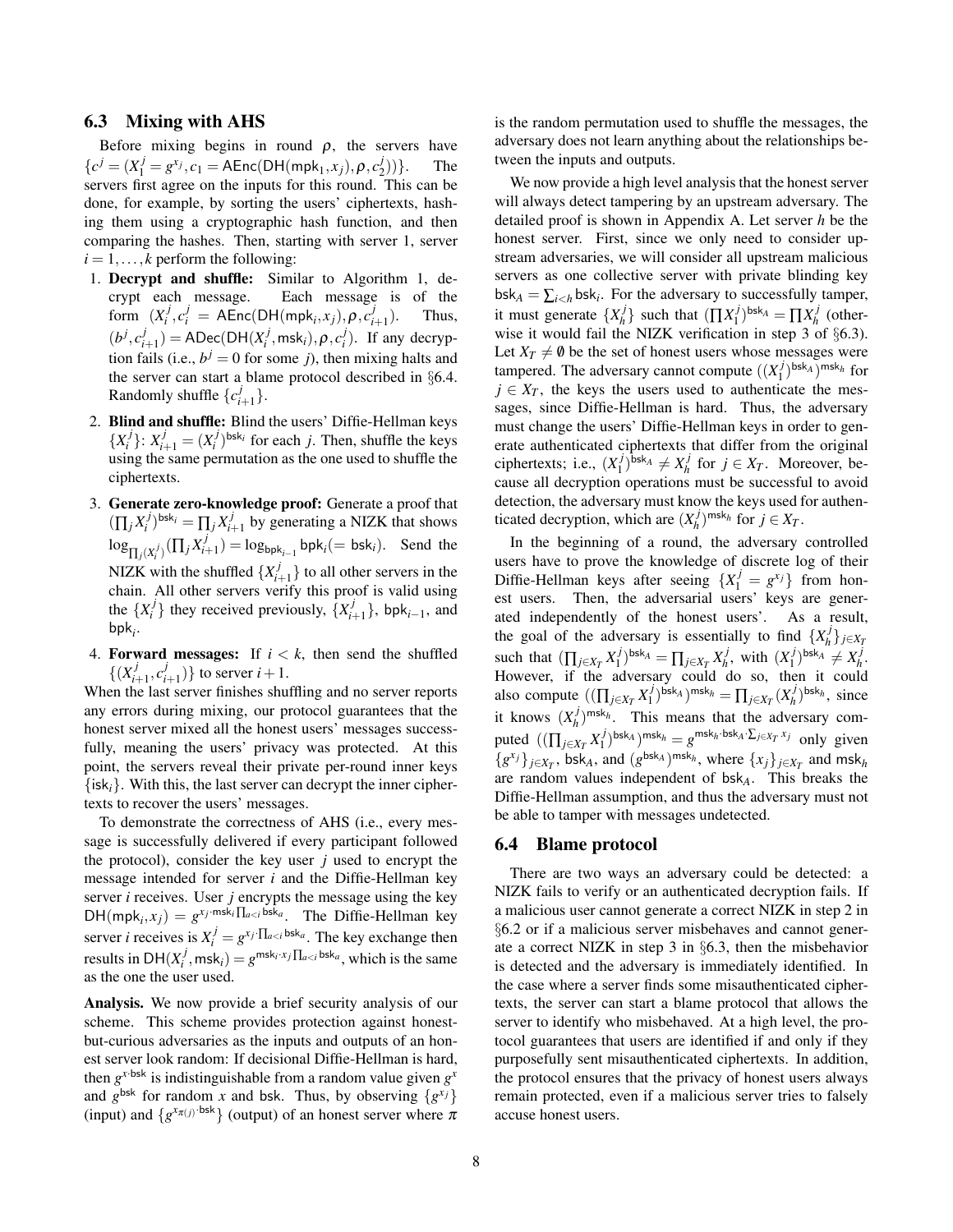Once server *h* identifies an misauthenticated ciphertext, it starts the blame protocol by revealing the problem ciphertext  $(X_h^j)$  $\frac{j}{h}$ ,  $c_h^j$  $h_h$ ). Then, the servers execute the following:

- <span id="page-8-2"></span>1. For  $i = h - 1, \ldots, 1$ , the servers reveal in order  $X_i^j$  that matches  $X_i^j$  $i_{i+1}$  (i.e.,  $(X_i^j)^{\text{bsk}_i} = X_{i-1}^j$  $\binom{J}{i+1}$ . Each server proves to all other servers it calculated  $X_i^j$  correctly by showing that  $\log_{X_i^j}(X_i^j)$  $\sum_{i+1}^{J}$ ) = log<sub>bpk<sub>i−1</sub>(bpk<sub>i</sub>)(= bsk<sub>i</sub>).</sub>
- <span id="page-8-1"></span>2. For  $i = h - 1, ..., 1$ , the servers reveal in order  $c_i^j$  that matches  $c_i^j$  $i_{i+1}$  (i.e.,  $c_i^j = \text{AEnc}(\text{DH}(X_i^j, \text{msk}_i), \rho, c_i^j)$  $_{i+1}^{j}).$ Each server proves it correctly decrypted the ciphertext by revealing the key used for decryption  $(X_i^j)^{\text{msk}_i}$ , and showing that  $log_{X_i^j}((X_i^j)^{\text{msk}_i}) = log_{bpk_{i-1}}(\text{mpk}_i)$ . The other servers can verify the correctness of the decryption operation by checking the NIZK and decrypting the ciphertext themselves.
- 3. All servers check that  $c_1^j$  $\frac{J}{1}$  revealed by the first server matches the user submitted ciphertext (from §[6.2\)](#page-6-2).
- 4. Similar to step [2,](#page-8-1) server *h* (the accusing server) reveals its Diffie-Hellman exchanged key  $(X_h^j)$  $(n_h^j)$ <sup>msk<sub>h</sub></sub>, and shows that</sup>  $\log_{X_h^j}((X_h^j$  $\binom{m}{h}^{m \le k_h} = \log_{\text{bpk}_{h-1}} (\text{mpk}_h)$ . All servers verify that  $\overline{ADC}(k_h, c_h^j)$  $\binom{J}{h}$  fails.

If there are multiple problem ciphertexts, the blame protocol can be carried out in parallel for each ciphertext. Steps [1](#page-8-2) and [2](#page-8-1) can be done simultaneously as well. If the servers successfully carry out the blame protocol, then the servers have identified actively malicious users. At this point, those ciphertexts are removed from the set, and the upstream servers are required to repeat the AHS protocol; since the accusing servers have already removed all bad ciphertexts, the servers just have to repeat step [3](#page-7-1) of §[6.3](#page-7-2) to show the keys were correctly computed. If any of the above steps fail, then the servers delete their private inner keys.

Analysis. The accusing server and the upstream servers are required to reveal the exchanged key used to decrypt the ciphertexts, and the correctness of the key exchange is proven through the two NIZKs in step [1](#page-8-2) and step [2.](#page-8-1) Then, all servers (in particular, the honest server) can use the revealed keys to ensure that the submitted original ciphertext decrypts to the problem ciphertext. Thus, if a user submits misauthenticated ciphertext, then the servers get a verifiable chain of decryption starting with the outer ciphertext to the problem ciphertext, allowing the servers to identify the malicious user. (Intuitively, the outer ciphertext behaves as a commitment for the all layers of encryption.) Moreover, if an honest user submits a correctly authenticated ciphertext, she will never be accused successfully, since an honest user's ciphertext will authenticate at all layers. Thus, if a user is actively malicious, then she will be identified and removed.

Finally, even after a false accusation, the users' privacy is protected. After a malicious server accuses an honest user, the malicious server learns that either an outer ciphertext (if the server is upstream of server *h*) or an inner ciphertext (if the server is downstream of server *h*) originated from the user. In either case, the message remains encrypted for the honest server, by the mixing key in the former case or by the inner key in the latter case. The blame protocol will fail when the malicious server fails to prove that the honest user's ciphertext is misauthenticated, and the ciphertext will never be decrypted. As such, the adversary never learns the final destination of the user's message, and XRD protects the honest users' privacy.

# 7 Implementation

The XRD prototype is written in approximately 3,500 lines of Go. We used NaCl [\[6\]](#page-12-19) for authenticated encryption, which internally uses ChaCha20 and Poly1305. The servers communicated using streaming gRPC over TLS. Our prototype assumes that the servers' and users' public keys, and the public randomness for creating the chains are provided by a higher level functionality. Finally, we set the number of chains *n* equal to the number of servers  $N$  (§[5.2.1\)](#page-4-1).

# <span id="page-8-0"></span>8 Evaluation

In this section, we investigate the cost of users and the performance of XRD for different network configurations. For majority of our experiments, we assumed  $f = 0.2$  (i.e., 80%) of the servers are honest) unless indicated otherwise. We used 256 byte messages, similar to evaluations of prior systems [\[46,](#page-14-1) [45,](#page-13-3) [4\]](#page-12-5); this is about the size of a standard SMS message or a Tweet. We used c4.8xlarge instances on Amazon EC2 for our experiments, which has 36 Intel Xeon E5-2666 CPUs with 60 GB of memory and 10 Gbps links.

We compare the results against three prior systems: Stadium  $[45]$ <sup>[1](#page-8-3)</sup> Atom  $[30]$ , and Pung  $[4, 3]$  $[4, 3]$ . For Stadium, we report the performance for  $e^{\varepsilon} = 10$  (meaning the probability of Alice talking with Bob is within  $10\times$  the probability of Alice talking with any other user) and allow up to 10,000 rounds of communication with strong security guarantees  $(\delta < 10^{-4})$ , which are the parameters the used for evaluation in their paper. We show results for Pung with XPIR (used in the original paper [\[4\]](#page-12-5)) and with SealPIR (used in the followup work [\[3\]](#page-12-8)) when measuring user overheads, and only with XPIR when measuring end-to-end latency. We do this because SealPIR significantly improves the client performance and enables more efficient batch messaging, but introduces extra server overheads in the case of one-to-one messaging.

As mentioned in §[2,](#page-1-0) the three systems scale horizontally, but offer different security properties from XRD. To summarize, Stadium provides differential privacy guarantees against the same adversary assumed by XRD. Stadium users can exchange up to 10,000 sensitive messages with strong privacy, while XRD users can do so for unlimited messages.

<span id="page-8-3"></span><sup>&</sup>lt;sup>1</sup>We did not compare against Karaoke [\[33\]](#page-13-4) which is significantly faster than Stadium [\[45\]](#page-13-3) since the implementation is not yet available.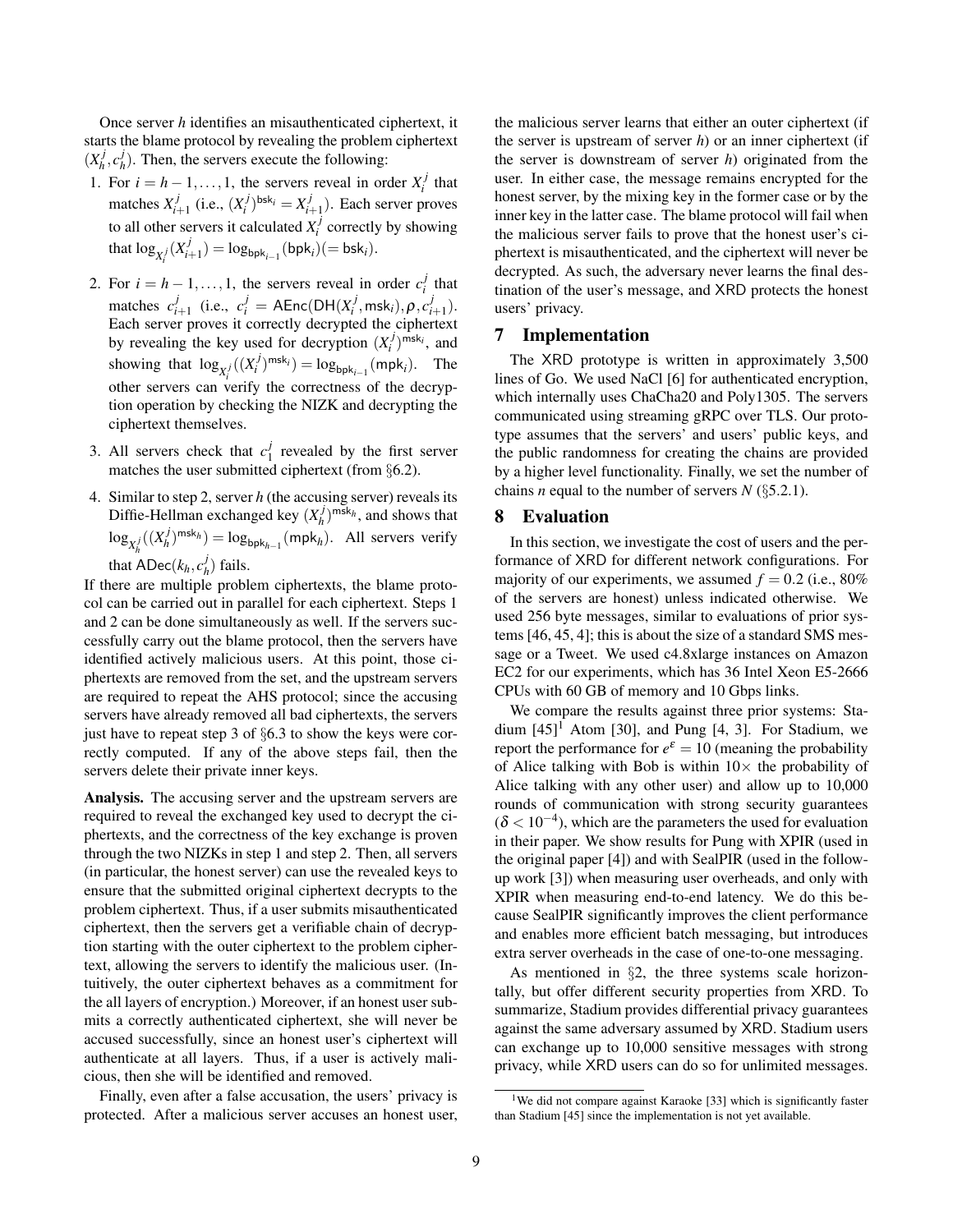

<span id="page-9-0"></span>Figure 2: Required user bandwidth per round as a function of number of servers in the network.



<span id="page-9-1"></span>Figure 3: Required user computation as a function of number of servers with a single core. The computation could easily be parallelized with more cores for XRD.

Atom provides cryptographic sender anonymity [\[40\]](#page-13-7) under the same threat model. Finally, Pung provides messaging with cryptographic privacy against a stronger adversary who can compromise all servers rather than a fraction of servers. To the best of our knowledge, we are not aware of any scalable private messaging systems that offer the same security guarantee under a similar threat model to XRD.

# 8.1 User costs

We first characterize computation and bandwidth overheads of XRD users using a single core of a c4.8xlarge instance. In order to ensure that every pair of users intersects, stance. In order to ensure that every pair or users intersects,<br>each user sends  $\sqrt{2N}$  messages ( $\S5.3.1$ ). This means that the overheads for users increase as we add more servers to the network, as shown in Figure [2](#page-9-0) and [3.](#page-9-1) This is a primary weakness of XRD, since our horizontal scalability comes at a higher cost for users. Still, the cost remains reasonable even for large numbers of servers. With 100 XRD servers, each user must submit about 54 KB of data. The bandwidth usage increases to about 238 KB of data with 2,000 servers. For 1 minute rounds, this translates to about 40 Kbps of bandwidth requirement. A similar trend exists for computation overhead as well, though it also remains relatively small: it takes less than 0.5 seconds with fewer than 2,000 servers in the network. This could be easily parallelized with more cores, since the messages for different chains are independently generated. The cover messages make up half of the client overhead (§[5.3.3\)](#page-5-3).

User costs in prior works do not increase with the number of servers. Still, Pung with XPIR incurs heavy user bandwidth overheads due to the cost of PIR. With 1 million users, Pung users transmit about 5.8 MB, which is about  $25\times$ worse than XRD when there are fewer than 2,000 servers. Moreover, per user cost of XPIR is proportional to the total number of users  $(O(\sqrt{M}))$  for *M* users): the bandwidth cost increases to 11 MB of bandwidth for 4 million users. The SealPIR variant, however, is comparable to that of XRD, as the users can compress the communication using cryptographic techniques. Finally, Stadium and Atom incur minimal user bandwidth cost, with less than a kilobyte of bandwidth overhead. Thus, for users with heavily limited resources in a large network, prior works can be more desirable than XRD. Lowering the user bandwidth cost in XRD so that it is comparable to prior systems is an interesting future direction.

# 8.2 End-to-end latency

Experiment setup. To evaluate the end-to-end performance, we created a testbed consisting of up to 200 c4.8xlarge instances. We ran the instances within the same data center to avoid bandwidth costs, but added 40-100ms of round trip latency between servers using the Linux tc command to simulate a more realistic distributed network.

We used many c4.8xlarge instances to simulate millions of users, and also used ten more c4.8xlarge instances to simulate the mailboxes. We generate all users' messages before the round starts, and measure the critical path of our system by measuring the time between the last user submitting her message and the last user downloading her message.

We estimate the latency of Pung with *M* users and *N* servers by evaluating it on a single c4.8xlarge instance with *M*/*N* users. This is the best possible latency Pung can achieve because (1) Pung is embarrassingly parallel, so evenly dividing users across all the servers should be ideal [\[4,](#page-12-5) §7.3], and (2) we are ignoring the extra work needed for coordination between the servers (e.g., for message replication). For Stadium, we report the latency when the length of each mix chain is nine servers.

We focus on the following questions in this section, and compare against prior work:

- What is the end-to-end latency of XRD, and how does it change with the number of users?
- How does XRD scale with more servers?
- What is the effect of *f*, the fraction of malicious servers, on latency?
- What is the impact of the blame protocol on performance?

Number of users. Figure [4](#page-10-0) shows the end-to-end latency of XRD and prior works with 100 servers. XRD was able to handle 1 million users in 128 seconds, and the latency scales linearly with the number of users. This is  $12\times$  and  $2.1\times$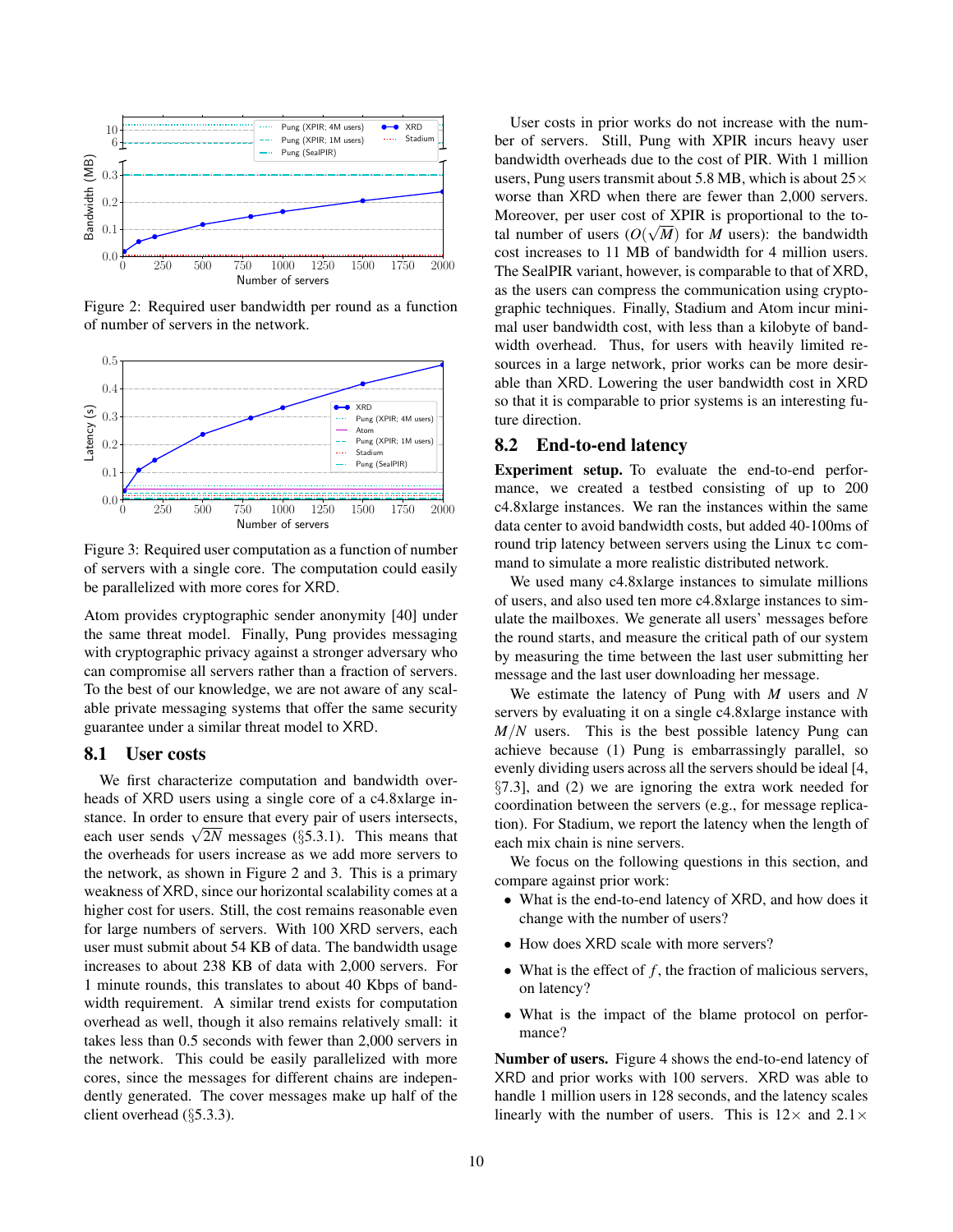

<span id="page-10-0"></span>Figure 4: End-to-end latency of XRD and prior systems with varying numbers of users with 100 servers.



<span id="page-10-1"></span>Figure 5: End-to-end latency of XRD for varying numbers of servers with 2 million users. We show Pung and Atom on a different time scale.

faster than Atom and Pung, and  $2 \times$  worse than Stadium for the same deployment scenario. Though processing a single message in XRD is significantly faster than doing so in Stadium (since Stadium relies on verifiable shuffle, while XRD uses AHS), the overall system is still slower. This is because each XRD user submits many messages. For example, each user submits 15 messages with 100 servers, which is almost equivalent to adding 15 users who each submit one message. Unfortunately, the performance gap would grow with more servers due to each user submitting more messages (the rate at which the gap grows would be proportional sages (the rate at which the gap grows would be proportional<br>to  $\sqrt{2N}$ ). While XRD cannot provide the same performance as Stadium with large numbers of users and servers, XRD can provide stronger cryptographic privacy.

When compared to Pung, the speed-up increases further with the number of users since the latency of Pung grows superlinearly. This is because the server computation per user increases with the number of users. With 2 and 4 million users, for example, XRD is  $3.7\times$  and  $7.1\times$  faster. For Atom, the latency increases linearly, but the performance gap still increases with more users. This is due to its heavy reliance on expensive public key cryptography and long routes for the messages (over 300 servers).



<span id="page-10-2"></span>Figure 6: Latency of XRD for different values of *f* .

Scalability. Figure [5](#page-10-1) shows how the latency decreases with the number of servers with 2 million users. We experimented with up to 200 servers, and observed the expected scaling pattern: the latency of XRD reduces as  $\sqrt{2/N}$  with *N* servers (§[4.2\)](#page-4-3). In contrast, prior works scale as 1/*N*, and thus will outperform XRD with enough servers. Still, because XRD employs more efficient cryptography, XRD outperforms Atom and Pung with less than 200 servers.

To estimate the performance of larger deployments, we extrapolated our results to more servers. We estimate that XRD can support 2 million users with 1,000 servers in about 84s, while Stadium can do so in about 8s. (At this point, the latency between servers would be the dominating factor for Stadium.) This gap increases with more users, as described previously. For Atom and Pung, we estimate that the latency would be comparable to XRD with about 3,000 servers and 1,000 servers in the network, respectively, for 2 million users. Pung would need more servers with more users to catch up to XRD due to the superlinear increase in latency with the number of users.

**Impact of f.** During setup, the system administrator should make a conservative estimate of the fraction of malicious servers *f* to form the groups. Larger *f* affects latency because it increases in the length of the chains *k* (§[5.2.1\)](#page-4-1). Concretely, with  $n = 100$ , *k* must satisfy  $100 \cdot f^k < 2^{-64}$ . Thus,  $k >$  $log(2^{-64}/100)$  $\frac{2}{\log(f)}$ , which means that the length of a chain (and the latency) grows as a function of  $\frac{-1}{\log(f)}$ . Figure [6](#page-10-2) demonstrates this effect. This function grows rapidly when  $f \gg 0.5$ , and thus the latency would be significantly worse when considering larger values of *f*. Atom would experience the same effect since its mix chains are created using the same strategy as XRD. Stadium would face more significant increase in latency with *f* as its mix chains also similarly get longer with *f*, and the length of the chains has a superlinear effect on the latency due to expensive zero-knowledge proof verification [\[45,](#page-13-3) §10.3]. The latency of Pung does not increase with *f* since it already assumes  $f = 1$ .

Impact of blame protocol. The performance shown in Figure [4](#page-10-0) and Figure [5](#page-10-1) assume that no misbehavior was detected. While malicious users by themselves cannot deny service, they could send misauthenticated ciphertexts in an attempt to trigger the blame protocol, and slow down the protocol. Since malicious users are removed from the network when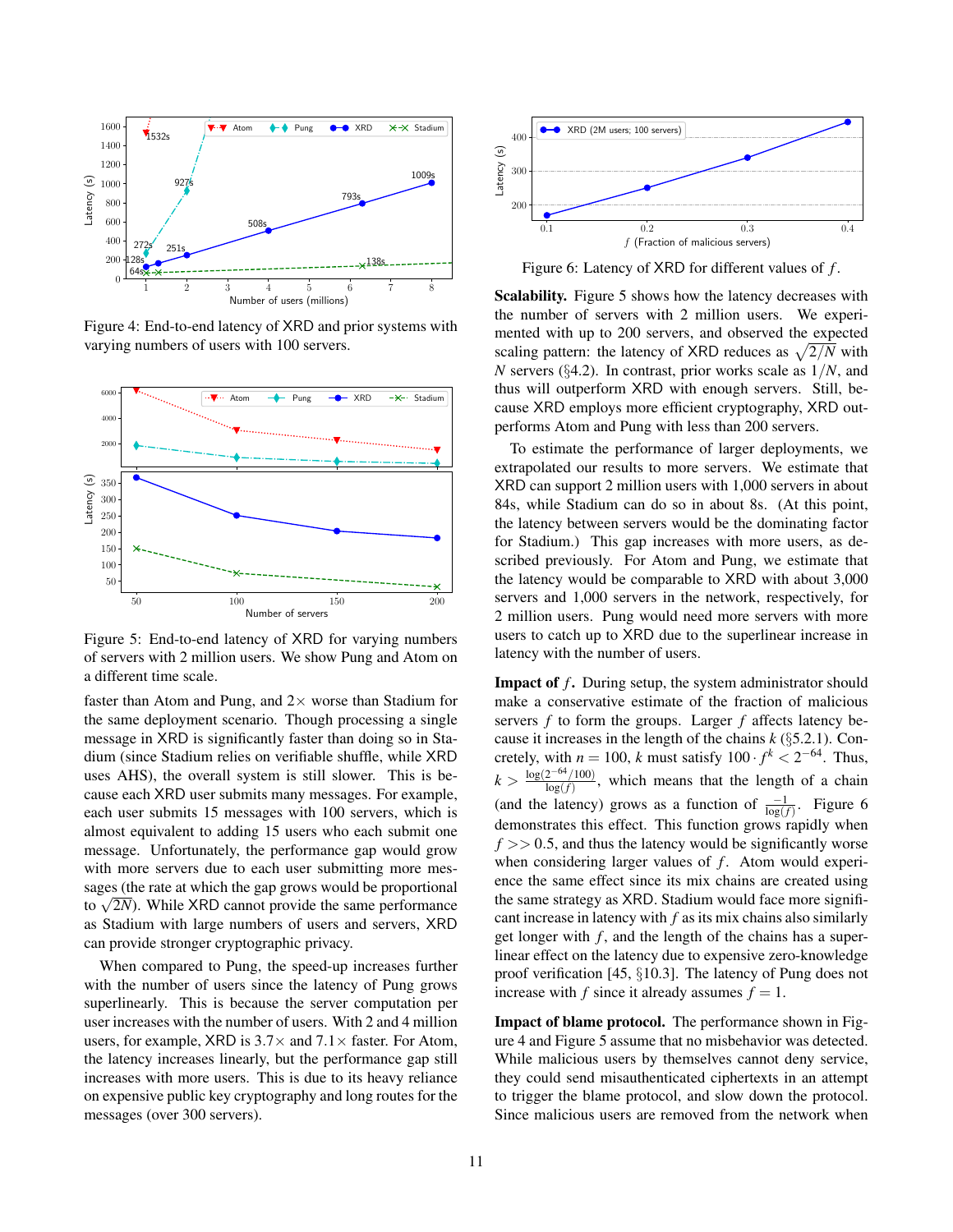

<span id="page-11-1"></span>Figure 7: Latency of blame protocol



<span id="page-11-2"></span>Figure 8: Fraction of conversations that fail in a given round due to server failures for different server churn rates.

detected, they cause the most slowdown when the misauthenticated ciphertexts are at the last server. The performance of blame protocol also depends on how many users were caught this round. We therefore show the worst case latency increase due to blame protocol as a function of number of ma-licious users in a chain in Figure [7](#page-11-1) with  $f = 0.2$ . The blame protocol requires two discrete log equivalence proof and decryption per user for each layer of encryption. Concretely, if 5,000 users misbehave in a chain, the blame protocol takes about 13 seconds to finish. This cost increases linearly with the number of users. For example, if 100,000 users misbehave in a chain blame protocol takes about 150 seconds. (The later case, for example, corresponds to when a third of all users are malicious with 100 servers and 2 million users in the network.) While this is a significant increase in latency, malicious users can be removed from the network once malicious users are detected. Thus, to cause serious slowdowns across many rounds, the adversary needs large amounts of resources in order to constantly create new malicious users. Moreover, XRD remains at least  $6\times$  and  $2\times$  faster than Atom and Pung even with 100,000 malicious users in a chain. The faster version of Atom used for comparison in this paper (the trap message variant) does not protect against malicious user denial-of-service. Protecting against adversarial users would require at least  $4\times$  slowdown for Atom [\[30,](#page-13-6) §6].

### <span id="page-11-0"></span>8.3 Availability

To estimate the effect of server churn on a XRD network, we simulated deployment scenarios with 2 million users and different numbers of servers. We assumed that all users were in a conversation, and show the fraction of the users whose conversation messages did not reach their partner in Figure [8.](#page-11-2) For example, if 1% of the servers fail in a given round (comparable to server churn rate in Tor [\[1\]](#page-12-7)), then we expect about 27% of the conversations to experience failure, and the end-points would have to resend their conversation messages. Unfortunately, the failure rate quickly increases with the server churn rates, reaching 70% with 4% server failures, as more chains contain at least one failing server. Thus, it would be easy for the adversary who controls a non-trivial fraction of the servers to launch a denial-of-service attack. Addressing this concern remains important future work.

When compared to Pung, the availability guarantees can be significantly worse, assuming Pung replicates all users' messages across all servers. In this case, the server churn rate would be equal to the user failure rate with users evenly distributed across all Pung servers, and the users connected to failing servers could be rerouted to other servers to continue communication. Atom can tolerate any fraction  $\gamma$  of the servers failing using threshold cryptography [\[17\]](#page-12-20), but the latency grows with γ. For example, to tolerate  $γ = 1%$ servers failing, we estimate that Atom would be about 10% slower [\[30,](#page-13-6) Appendix B]. Finally, Stadium uses two layers of parallel mix-nets (i.e., each layer is similar to XRD), and fully connects the chains across the two layers. As a result, even one server failure would cause the whole system to come to a halt. (Stadium does not provide a fault recovery mechanism, and the security implications of continuing the protocol without the failing chains are not analyzed [\[45\]](#page-13-3).)

# <span id="page-11-3"></span>9 Discussion and future work

Multi-user conversations. In this paper, we focused on providing private one-to-one conversations. A natural extension would be to provide group conversations. XRD can already provide group conversations in scenarios where the users in a group chat intersect at different chains. For example, consider three users Alice, Bob, and Charlie who wish to have a private group conversation. If (Alice, Bob), (Alice, Charlie), and (Bob, Charlie) all intersect at different chains, then each user could carry out one-to-one conversation on two different chains to have a group conversation. The same mechanism can be used to have multiple one-to-one conversations as well. This could help amortize the cost per conversation as well. This could help amortize the cost per conversation since more than one of  $\sqrt{2n}$  messages would carry conversation messages. However, XRD currently cannot support multiple conversations for one user if she intersects with different partners at the same chain (e.g., Alice intersects with Bob and Charlie on the same chain). We wish to generalize XRD to multi-user conversations in the future.

Values of  $\ell$  and load distribution. As discussed in §[4,](#page-3-2) the number of chains each user selects is  $\ell \geq \sqrt{N}$ , and our chain number of chains each user selects is  $\ell \ge \sqrt{N}$ , and our chain selection algorithm in §[5.3.1](#page-5-2) is a  $\sqrt{2}$ -approximation algorithm. It maybe possible, however, to find a better algorithm rium. It maybe possible, nowever, to find a better algorithm<br>that yields lower  $\ell$ , closer to  $\sqrt{N}$ . This would result in prothat yields lower  $\ell$ , closer to  $\sqrt{N}$ . This would result in pro-<br>portional speed-up of XRD, up to  $\sqrt{2} \times$  faster. Furthermore, since XRD only requires that all users intersect, we need not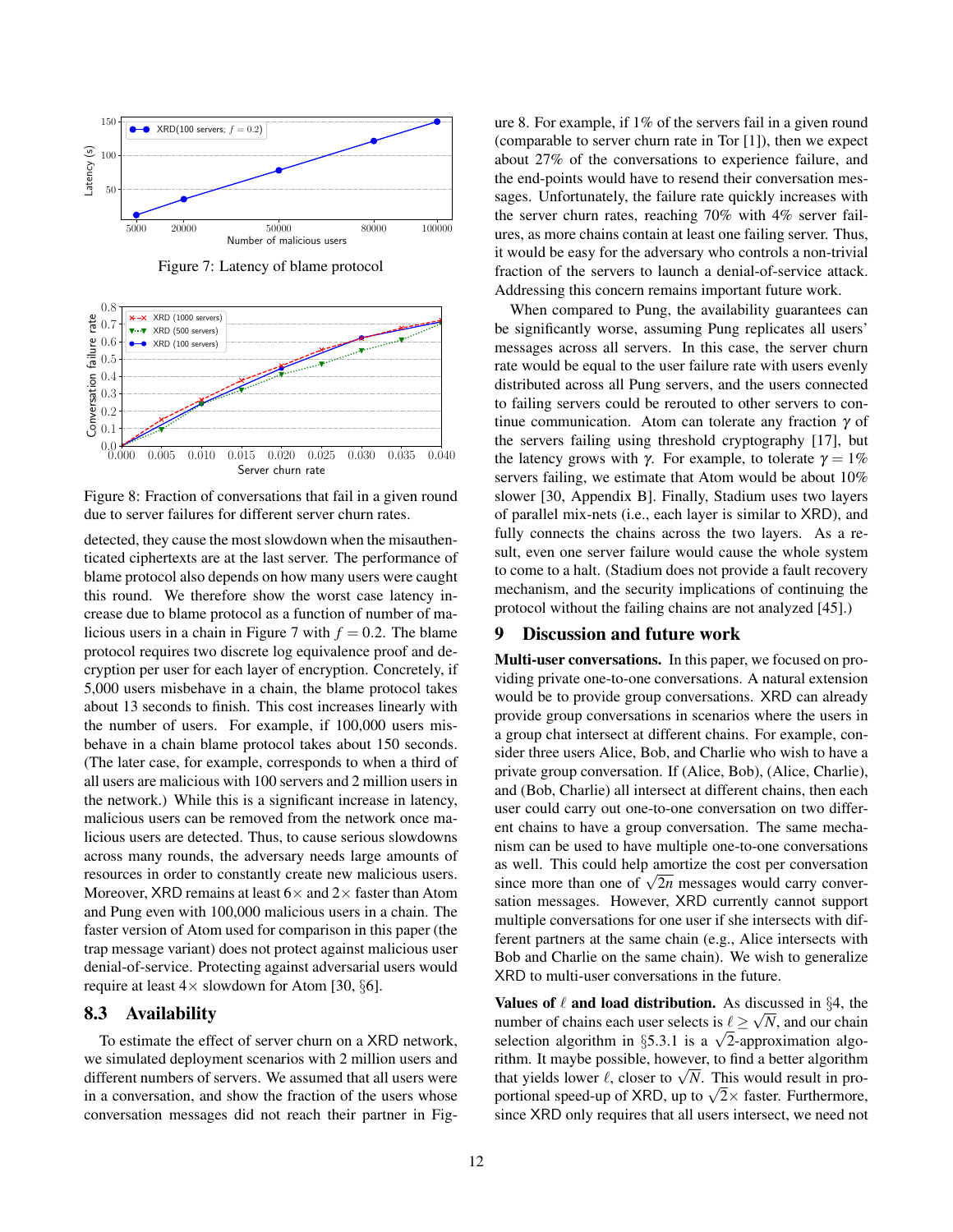use the same  $\ell$  for all users, or evenly distribute the load across all chains. If different users and chains have different capacities, it may be beneficial for performance to vary  $\ell$ per user with uneven distribution of messages.

# 10 Conclusion

XRD provides a unique design point in the space of metadata private communication systems by achieving cryptographic privacy and horizontal scalability using efficient cryptographic primitives. XRD organizes the servers into multiple small chains that process messages in parallel, and can scale easily with the number of servers by adding more chains. We hide users' communication patterns by ensuring every user is equally likely to be talking to any other user, and hiding the origins of users' messages through mixnets. We then protect against active attacks efficiently using a novel technique called aggregate hybrid shuffle. Our evaluation on a network of 100 servers demonstrates that XRD can support 2 million users in 251 seconds, which is more than  $3.7\times$  faster than prior works with similar guarantees.

## <span id="page-12-7"></span>References

- [1] Tor metrics portal. https://metrics.torproject.org.
- <span id="page-12-6"></span>[2] Carlos Aguilar-Melchor, Joris Barrier, Laurent Fousse, and Marc-Olivier Killijian. Xpir: Private information retrieval for everyone. *PETS*, 2016(2):155–174, 2016.
- <span id="page-12-8"></span>[3] Sebastian Angel, Hao Chen, Kim Laine, and Srinath Setty. Pir with compressed queries and amortized query processing. In *2018 IEEE Symposium on Security and Privacy (SP)*, volume 00, pages 1011–1028.
- <span id="page-12-5"></span>[4] Sebastian Angel and Srinath Setty. Unobservable communication over fully untrusted infrastructure. In *OSDI*, pages 551–569, GA, 2016. USENIX Association.
- <span id="page-12-15"></span>[5] Mihir Bellare, Phillip Rogaway, and David Wagner. Eax: A conventional authenticated-encryption mode. Cryptology ePrint Archive, Report 2003/069, 2003. <https://eprint.iacr.org/2003/069>.
- <span id="page-12-19"></span>[6] Daniel J Bernstein, Tanja Lange, and Peter Schwabe. The security impact of a new cryptographic library. In *International Conference on Cryptology and Information Security in Latin America*, pages 159–176. Springer, 2012.
- <span id="page-12-16"></span>[7] Joseph Bonneau, Jeremy Clark, and Steven Goldfeder. On Bitcoin as a public randomness source. [https:](https://eprint.iacr.org/2015/1015.pdf) [//eprint.iacr.org/2015/1015.pdf](https://eprint.iacr.org/2015/1015.pdf), 2015.
- <span id="page-12-17"></span>[8] Justin Brickell and Vitaly Shmatikov. Efficient anonymity-preserving data collection. In *KDD*, pages 76–85, New York, NY, USA, 2006. ACM.
- <span id="page-12-18"></span>[9] Jan Camenisch and Markus Stadler. Proof systems for general statements about discrete logarithms. Technical report, 1997.
- <span id="page-12-1"></span>[10] David Chaum. Untraceable electronic mail, return addresses, and digital pseudonyms. *Communications of the ACM*, 24(2):84–90, February 1981.
- <span id="page-12-2"></span>[11] David Chaum. The dining cryptographers problem: Unconditional sender and recipient untraceability. *Journal of Cryptology*, 1(1):65–75, March 1988.
- <span id="page-12-10"></span>[12] Benny Chor, Eyal Kushilevitz, Oded Goldreich, and Madhu Sudan. Private information retrieval. *Journal of the ACM*, 45(6):965–981, November 1998.
- <span id="page-12-9"></span>[13] Henry Corrigan-Gibbs, Dan Boneh, and David Mazières. Riposte: An anonymous messaging system handling millions of users. In *IEEE Symposium on Security and Privacy*, pages 321–338, May 2015.
- <span id="page-12-3"></span>[14] Henry Corrigan-Gibbs and Bryan Ford. Dissent: Accountable anonymous group messaging. In *CCS*, pages 340–350, New York, NY, USA, 2010. ACM.
- <span id="page-12-13"></span>[15] George Danezis, Roger Dingledine, David Hopwood, and Nick Mathewson. Mixminion: Design of a type III anonymous remailer protocol. In *IEEE Symposium on Security and Privacy*, pages 2–15, 2003.
- <span id="page-12-14"></span>[16] George Danezis and Andrei Serjantov. Statistical disclosure or intersection attacks on anonymity systems. In Jessica Fridrich, editor, *Information Hiding*, pages 293–308, Berlin, Heidelberg, 2005. Springer Berlin Heidelberg.
- <span id="page-12-20"></span>[17] Alfredo De Santis, Yvo Desmedt, Yair Frankel, and Moti Yung. How to share a function securely. In *Proceedings of the Twenty-sixth Annual ACM Symposium on Theory of Computing*, STOC '94, pages 522–533, New York, NY, USA, 1994. ACM.
- <span id="page-12-0"></span>[18] Tim Dierks and Eric Rescorla. The transport layer security (tls) protocol version 1.2. RFC 5246, RFC Editor, August 2008. [http://www.rfc-editor.org/rfc/](http://www.rfc-editor.org/rfc/rfc5246.txt) [rfc5246.txt](http://www.rfc-editor.org/rfc/rfc5246.txt).
- <span id="page-12-12"></span>[19] Roger Dingledine. One cell is enough to break tor's anonymity. [https://blog.torproject.](https://blog.torproject.org/one-cell-enough-break-tors-anonymity) [org/one-cell-enough-break-tors-anonymity](https://blog.torproject.org/one-cell-enough-break-tors-anonymity), February 2009.
- <span id="page-12-4"></span>[20] Roger Dingledine and Nick Mathewson. Anonymity loves company: Usability and the network effect.
- <span id="page-12-11"></span>[21] Roger Dingledine, Nick Mathewson, and Paul Syverson. Tor: The Second-Generation Onion Router. In *USENIX Security Symposium*, pages 303–320. USENIX Association, August 2004.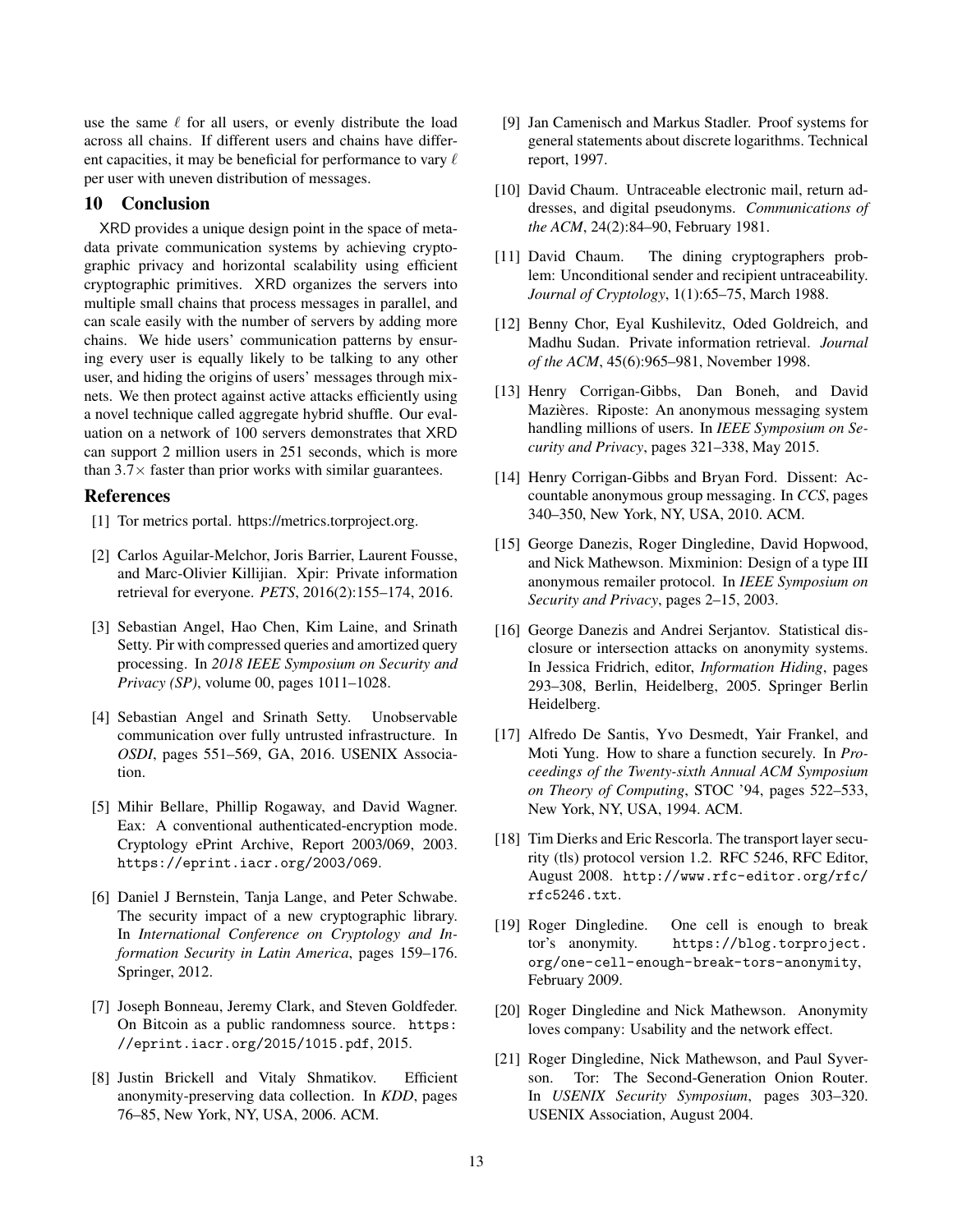- <span id="page-13-5"></span>[22] Cynthia Dwork. Differential privacy. In *Proceedings of the 33rd International Conference on Automata, Languages and Programming - Volume Part II*, ICALP'06, pages 1–12, Berlin, Heidelberg, 2006. Springer-Verlag.
- <span id="page-13-11"></span>[23] Michael J. Freedman and Robert Morris. Tarzan: A peer-to-peer anonymizing network layer. In *CCS*, CCS '02, pages 193–206, New York, NY, USA, 2002. ACM.
- <span id="page-13-21"></span>[24] Jun Furukawa and Kazue Sako. An efficient scheme for proving a shuffle. In *CRYPTO*, pages 368–387. Springer-Verlag, 2001.
- <span id="page-13-23"></span>[25] Philippe Golle, Sheng Zhong, Dan Boneh, Markus Jakobsson, and Ari Juels. Optimistic mixing for exitpolls. In *International Conference on the Theory and Application of Cryptology and Information Security*, pages 451–465. Springer, 2002.
- <span id="page-13-22"></span>[26] Jens Groth and Steve Lu. Verifiable shuffle of large size ciphertexts. In *PKC*, pages 377–392, 2007.
- <span id="page-13-9"></span>[27] Amir Houmansadr and Nikita Borisov. The need for flow fingerprints to link correlated network flows. In Emiliano De Cristofaro and Matthew Wright, editors, *Privacy Enhancing Technologies*, pages 205–224, Berlin, Heidelberg, 2013. Springer Berlin Heidelberg.
- <span id="page-13-8"></span>[28] Aaron Johnson, Chris Wacek, Rob Jansen, Micah Sherr, and Paul Syverson. Users get routed: Traffic correlation on Tor by realistic adversaries. In *CCS*, November 2013.
- <span id="page-13-17"></span>[29] Dogan Kedogan, Dakshi Agrawal, and Stefan Penz. Limits of anonymity in open environments. In Fabien A. P. Petitcolas, editor, *Information Hiding*, pages 53– 69, Berlin, Heidelberg, 2003. Springer Berlin Heidelberg.
- <span id="page-13-6"></span>[30] Albert Kwon, Henry Corrigan-Gibbs, Srinivas Devadas, and Bryan Ford. Atom: Horizontally scaling strong anonymity. In *Proceedings of the 26th Symposium on Operating Systems Principles*, SOSP '17, pages 406–422, New York, NY, USA, 2017. ACM.
- <span id="page-13-1"></span>[31] Albert Kwon, David Lazar, Srinivas Devadas, and Bryan Ford. Riffle: An efficient communication system with strong anonymity. volume 2016, pages 115–134, 2015.
- <span id="page-13-14"></span>[32] Ben Laurie, Adam Langley, and Emilia Kasper. Certificate transparency. RFC 6962, RFC Editor, June 2013.
- <span id="page-13-4"></span>[33] David Lazar, Yossi Gilad, and Nickolai Zeldovich. Karaoke: Fast and strong metadata privacy with low noise. In *OSDI*, Carlsbad, CA, 2018. USENIX Association.
- <span id="page-13-18"></span>[34] David Lazar and Nickolai Zeldovich. Alpenhorn: Bootstrapping secure communication without leaking metadata. In *OSDI*, 2016.
- <span id="page-13-12"></span>[35] Stevens Le Blond, David Choffnes, Wenxuan Zhou, Peter Druschel, Hitesh Ballani, and Paul Francis. Towards efficient traffic-analysis resistant anonymity networks. In *SIGCOMM*, pages 303–314, New York, NY, USA, 2013. ACM.
- <span id="page-13-0"></span>[36] Moxie Marlinspike and Trevor Perrin. Signal specifications. <https://https://signal.org/docs/>.
- <span id="page-13-15"></span>[37] Marcela S. Melara, Aaron Blankstein, Joseph Bonneau, Edward W. Felten, and Michael J. Freedman. CONIKS: Bringing key transparency to end users. In *24th USENIX Security Symposium (USENIX Security 15)*, pages 383–398, Washington, D.C., 2015. USENIX Association.
- <span id="page-13-10"></span>[38] Prateek Mittal and Nikita Borisov. Shadowwalker: Peer-to-peer anonymous communication using redundant structured topologies. In *CCS*, CCS '09, pages 161–172, New York, NY, USA, 2009. ACM.
- <span id="page-13-20"></span>[39] C. Andrew Neff. A verifiable secret shuffle and its application to e-voting. In *CCS*, pages 116–125, New York, NY, USA, 2001. ACM.
- <span id="page-13-7"></span>[40] Andreas Pfitzmann and Marit Hansen. A terminology for talking about privacy by data minimization: Anonymity, unlinkability, undetectability, unobservability, pseudonymity, and identity management. August 2010.
- <span id="page-13-13"></span>[41] Ania M. Piotrowska, Jamie Hayes, Tariq Elahi, Sebastian Meiser, and George Danezis. The loopix anonymity system. In *USENIX Security Symposium*, pages 1199–1216, Vancouver, BC, 2017. USENIX Association.
- <span id="page-13-2"></span>[42] Michael K. Reiter and Aviel D. Rubin. Anonymous web transactions with crowds. *Communications of the ACM*, 42(2):32–48, February 1999.
- <span id="page-13-19"></span>[43] Ewa Syta, Philipp Jovanovic, Eleftherios Kokoris Kogias, Nicolas Gailly, Linus Gasser, Ismail Khoffi, Michael J. Fischer, and Bryan Ford. Scalable biasresistant distributed randomness. In *IEEE Symposium on Security and Privacy*, pages 444–460, May 2017.
- <span id="page-13-16"></span>[44] Alin Tomescu and Srinivas Devadas. Catena: Efficient non-equivocation via bitcoin. In *2017 IEEE Symposium on Security and Privacy (SP)*, pages 393–409, May 2017.
- <span id="page-13-3"></span>[45] Nirvan Tyagi, Yossi Gilad, Derek Leung, Matei Zaharia, and Nickolai Zeldovich. Stadium: A distributed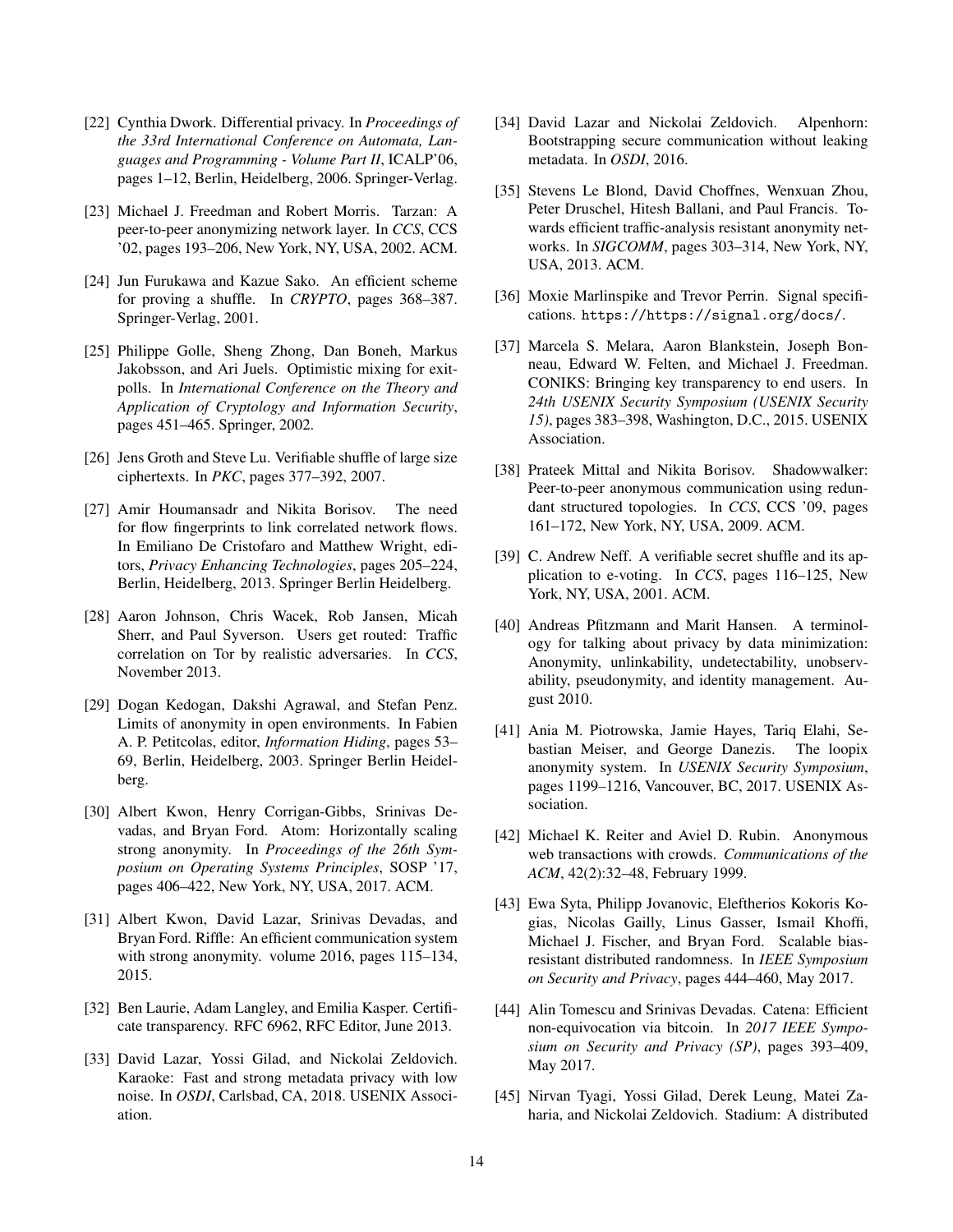metadata-private messaging system. In *SOSP*, SOSP '17, pages 423–440, New York, NY, USA, 2017. ACM.

- <span id="page-14-1"></span>[46] Jelle Van Den Hooff, David Lazar, Matei Zaharia, and Nickolai Zeldovich. Vuvuzela: Scalable private messaging resistant to traffic analysis. In *SOSP*, pages 137– 152. ACM, 2015.
- <span id="page-14-0"></span>[47] David Isaac Wolinsky, Henry Corrigan-Gibbs, Bryan Ford, and Aaron Johnson. Dissent in numbers: Making strong anonymity scale. In *OSDI*, pages 179–182, Hollywood, CA, 2012. USENIX Association.

# <span id="page-14-2"></span>A Security of aggregate hybrid shuffle

The adversary's goal is to have an upstream server successfully tamper with some messages without getting detected by the honest server. To model this, we consider the following security game between three parties: the client, the adversary, and the verifier. All parties are given the total number of users *M*. The client controls users in set  $X_H \subset [M]$ (this models the honest users), and the adversary controls users in set  $X_A = [M] \setminus X_H$ . In addition, the adversary controls servers 1,...,*h*−1, and the verifier controls server *h* (i.e., the honest server). To simplify the presentation, we assume the adversary uses the identity permutation for all servers, but it is easy to adapt this proof to any arbitrary permutation.

- 1. The adversary sends the client and the verifier the public keys  $bph_i$  and  $mph_i$  and  $ipk_i$  for  $i = 1, ..., h - 1$ . It also generates NIZKs to prove that it knows the val- $\text{ues}\ \text{bsk}_i = \log_{\text{bpk}_{i-1}}(\text{bpk}_i)$  and  $\text{msk}_i = \log_{\text{bpk}_{i-1}}(\text{mpk}_i)$ for  $i = 1, ..., h - 1$ , where  $bpk_0 = g$ . It sends the public keys and NIZKs to the verifier.
- 2. The verifier verifies the NIZKs. The verifier then generates the key pairs (bpk<sub>*h*</sub> = bpk<sup>bsk<sub>*h*</sub></sub>, bsk<sub>*h*</sub>),</sup>  $(\text{mpk}_h = \text{bpk}_{i-1}^{\text{msk}_h}, \text{msk}_h)$ , and  $(\text{ipk}_h, \text{isk}_h)$ , and sends the public keys to the client and the adversary.
- 3. The client generates random  $\{x_j\}_{j\in X_H}$ , , and  ${c}^{j} = (X_1^j = g^{x_j}, c_1^j)$  $\{1\}\}j\in X_H$  using the protocol described in §[6.2.](#page-6-2) It also generates a NIZK that it knows corresponding to  $x_j$  for each *j*, and sends both  $c^j$  and the NIZK to the adversary and the verifier.
- <span id="page-14-3"></span>4. The adversary generates its input messages  ${c}^{j} = (X_1^j)$  $\frac{j}{1}, c_1^j$  $\{f\}\}_{j\in X_A}$  (not necessarily by following the protocol in §[6.2\)](#page-6-2). It generates a NIZK that shows it knows the discrete log of  $X_1^j$  $\{c^j\}_{j \in X_A}$  and the NIZKs to the client and the verifier.
- 5. The verifier verifies all NIZKs.
- 6. For  $i = 1, ..., h 1$ , the adversary sends the verifier  ${X_i^j}$  $\{f_{i+1}^{(j)}\}_{j\in[M]}$ , and a NIZK that shows

$$
\left(\prod_{j=1}^{M} X_{i}^{j}\right)^{\text{bsk}_{i}} = \prod_{j=1}^{M} X_{i+1}^{j}
$$

by proving that

$$
\log_{\prod_{j=1}^{M} X_i^j} \left( \prod_{j=1}^{M} X_{i+1}^j \right) = \log_{\text{bpk}_{i-1}}(\text{bpk}_i) .
$$

It also sends the ciphertexts  $\{c_h^j\}$ *h*  $\left\langle \right\rangle$  to the verifier.

7. The verifier verifies all NIZKs, and checks that  $\mathsf{ADec}((X^j_h$  $\binom{m}{h}^{\text{msk}}$ *n*,  $c_h^j$ *h*  $j'$ ) = (1, ·) for all  $j \in [M]$ .

The game halts if the verifier fails to verify any NIZKs or authenticated decryption ever fails (i.e., returns  $(0, \cdot)$ ). The adversary wins the game if the game does not halt and it has successfully tampered with some messages. In other words, the adversary wins if

- 1.  $\left(\prod_{j=1}^{M} X_i^j\right)^{\text{bsk}_i} = \prod_{j=1}^{M} X_i^j$  $i$ <sup>*i*</sup>+1</sup> for all *i* = 1, . . . , *h* − 1,
- 2. there exists  $X_T \subset X_H$  such that for all  $j \in X_T$ ,  $(X_1^j)$  $\sum_{1}^{j}$ ] $\Pi_{i bsk<sub>i</sub></sup>  $\neq X_h^j$$  $\binom{J}{h}$  and  $|X_T| > 0$ ,

3. and  $\text{ADec}((X_h^j))$  $\binom{m}{h}^{\text{msk}}$ *n*,  $c_h^j$ *h*  $j'$ ) = (1, ·) for all  $j \in [M]$ .

We will now show that if the adversary can win this game, then it can also break Diffie-Hellman. Assume the adversary won the game. Let  $bsk_A = \prod_{i \leq h} bsk_i$  be the product of the private blinding key of the adversary. If the adversary won, then the first condition implies that  $(\prod_{j=1}^{M} X_1^j)$  $(\sum_{1}^{j})^{\text{bsk}}A = \prod_{j=1}^{M} X_{h}^{j}$  $h_h^{\prime}$ . Now, consider three boolean predicates for each  $j \in [M]$ :  $c_h^j$  $\frac{j}{h} \stackrel{?}{=} c_h^j$ *h*  $'$ ,  $(X_1^j)$  $\binom{j}{1}$ bsk $A \stackrel{?}{=} X_h^j$  $h$ <sup>*h*</sup>, and  $KNOW((X_h^j$  $\binom{n}{h}^{m \le k_h}$ , where KNOW $(x) = 1$  if the adversary knows (or can compute) *x*, and 0 otherwise. There are eight possible combinations of the predicates, and we consider each combination for  $j \in X_H$ . We indicate which combinations are possible for the adversary to satisfy, given that all authenticated decryptions were successful.

- 1.  $c_h^j$  $\frac{j}{h} \neq c_h^j$ *h*  $\int$ ,  $(X_1^j)$  $\binom{j}{1}$ bsk $A \neq X_h^j$  $\alpha_h^{j}$ , KNOW $((X_h^j)$  $(n_h^{(j)})^{\text{msk}}_h$ ) = 0: **IM-**POSSIBLE. Since the adversary does not know the key used to decrypt (i.e.,  $(X_h^j)$  $(n_h^j)^{\text{msk}_h}$ ), it cannot generate a valid ciphertext.
- 2.  $c_h^j$  $j_h^j \neq c_h^j$ *h*  $', (X_1^j)$  $\binom{j}{1}$ bsk $A \neq X_h^j$  $\frac{d}{dt}$ , KNOW $((X_h^j)$  $\binom{n}{h}^{\sf{msk}}(h) = 1$ : **POSSI-**BLE. Since the adversary knows the key used to decrypt it could generate a valid ciphertext.
- 3.  $c_h^j$  $\frac{j}{h} \neq c_h^j$ *h*  $\int$ ,  $(X_1^j)$  $(X_1^j)^{\text{bsk}_A} = X_h^j$  $\mathcal{C}_h^j$ , KNOW $((X_h^j)$  $\binom{n}{h}^{\text{msk}}_h$  = 0: **IM-**POSSIBLE. Same argument as case 1.
- 4. *c j*  $\frac{j}{h} \neq c_h^j$ *h*  $\int$ ,  $(X_1^j)$  $(X_1^j)^{\text{bsk}_A} = X_h^j$  $\mathcal{C}_h^j$ , KNOW $((X_h^j)$  $\binom{n}{h}^{\text{msk}}_h$  = 1: **IM-**POSSIBLE. If possible, then the adversary can break the Diffie-Hellman assumption. Namely, given only  $X_1^j = g^{x_j}$ , bsk<sub>*A*</sub>, and  $(g^{bsk_A})^{\text{msk}_h}$  for random  $x_j$  and msk<sub>*h*</sub> and an independently generated bsk*A*, it can compute  $(X_h^j)$  $h_h^{j}$ <sup> $\mathbf{m}$ sk<sub>*h*</sub> =  $g^{x_j \cdot \text{bsk}_A \cdot \text{msk}_h}$ . If this were possible, then given</sup>  $g^a$  and  $g^b$  for random *a* and *b*, the adversary could generate an bsk<sub>A</sub>, compute  $(g^b)$ <sup>bsk</sup><sub>A</sub>, and compute  $g^{a \cdot b \cdot b s k_A}$ . It could then break the Diffie-Hellman assumption and compute  $g^{ab}$  by raising  $g^{a \cdot b \cdot \text{bsk}_A}$  to  $\text{bsk}_A^{-1}$ .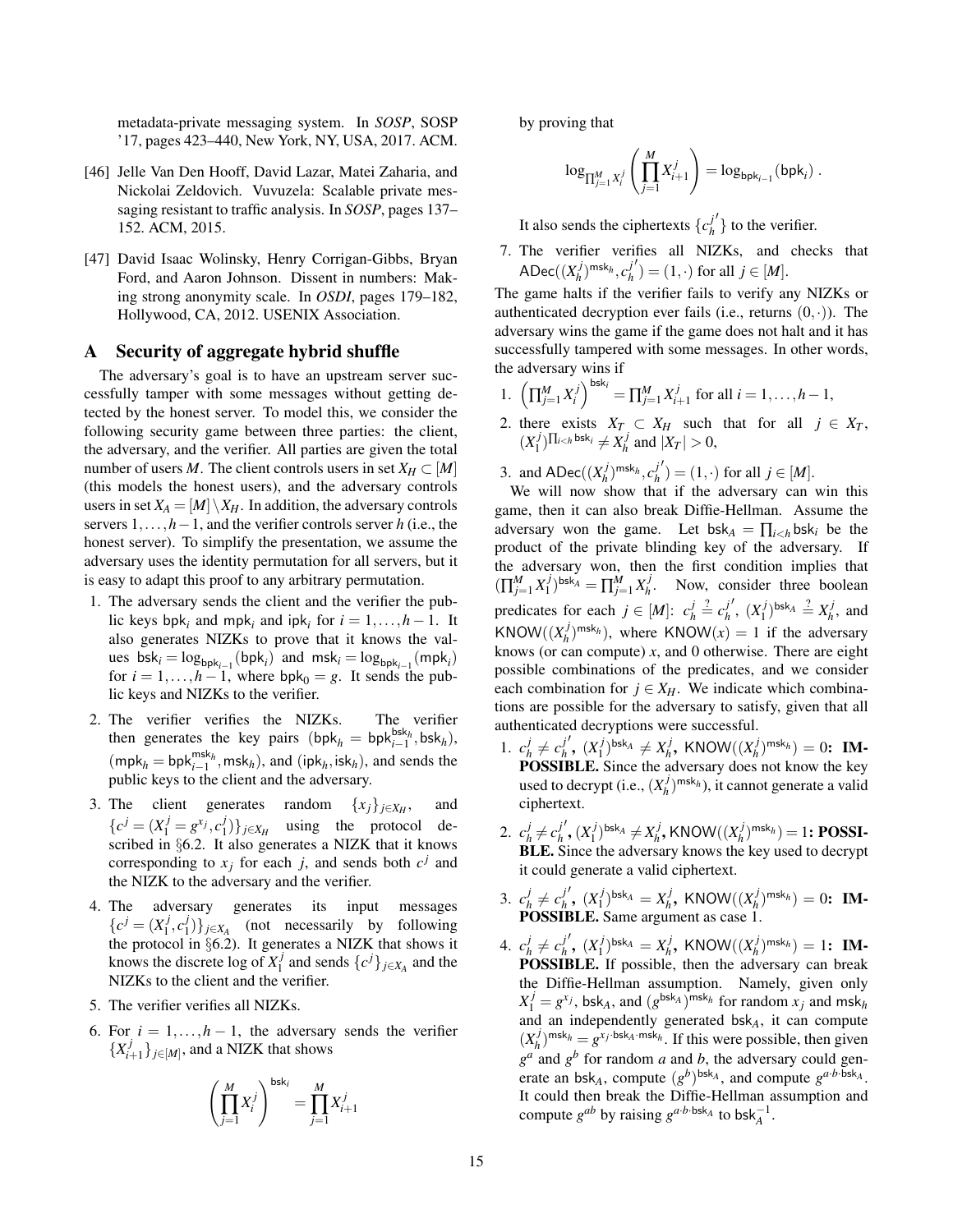- 5.  $c_h^j = c_h^j$ *h*  $'$ ,  $(X_1^j)$  $(X_1^j)^{\text{bsk}_A} \neq X_h^j$  $\sum_{h}^{j}$ , KNOW $((X_h^j)$  $\binom{n}{h}^{\text{msk}}_h$  = 0: **IM-POSSIBLE.** If possible, then  $c_h^j$  $\frac{J}{h}$  authenticates under two different keys (*X j*  $\binom{j}{1}$ <sup>bsk</sup>A·msk<sub>h</sub></sub> and  $\binom{X^j_h}{h}$  $(h)$ <sup> $(n)$ </sup> msk<sub>*h*</sub>. However, the probability of this is negligible  $(\S 3)$  $(\S 3)$ .
- 6.  $c_h^j = c_h^j$ *h*  $', (X_1^j)$  $\binom{j}{1}$ bsk $A \neq X_h^j$  $\alpha_h^{j}$ , KNOW $((X_h^j)$  $\binom{n}{h}^{\text{msk}}_h$  = 1: **IM-**POSSIBLE. Same argument as case 5.
- 7.  $c_h^j = c_h^j$ *h*  $'$ ,  $(X_1^j)$  $(X_1^j)^{\text{bsk}_A} = X_h^j$  $\alpha_h^{j}$ , KNOW $((X_h^j)$  $\binom{n}{h}^{\text{msk}}_h$  = 0: **POS-**SIBLE. This corresponds to untampered messages.
- 8.  $c_h^j = c_h^j$ *h*  $'$ ,  $(X_1^j)$  $(X_1^j)^{\text{bsk}_A} = X_h^j$  $\alpha_h^{j}$ , KNOW $((X_h^j)$  $(n_h^{(j)})^{\text{msk}} = 1$ : **IM-**POSSIBLE. Same argument as case 4.

Thus, there are two possible combinations of predicates:  $(c_h^j)$  $\frac{j}{h} \neq c_h^j$ *h*  $'$ ,  $(X_1^j)$  $\binom{j}{1}$ bsk $A \neq X_h^j$  $\frac{d}{dt}$ , KNOW $((X_h^j)$  $(n_h^j)^{\text{msk}_h}$ ) = 1) and ( $c_h^j$  = *c j h*  $\frac{1}{2}$ ,  $(X_1^j)$  $\binom{j}{1}$ bsk $A = X_h^j$  $\frac{d}{dt}$ , KNOW $((X_h^j)$  $\binom{n}{h}^{\text{msk}}(h) = 0$ . The first combination corresponds exactly to  $X_T$  (tampered messages), and the second corresponds exactly to  $X_H \setminus X_T$  (untampered messages).

Similarly, consider  $j \in X_A$ . The adversary generates the ciphertexts  ${c<sub>h</sub>}$ *h*  $\left\langle \right\rangle$  for the verifier. Thus, the adversary must know  $(X_h^j)$  $h_h^{(j)}$ <sup>msk<sub>h</sub></sub>, the key used to authenticate the ciphertext,</sup> for  $j \in X_A$ .

Now, we consider the product of the users' Diffie-Hellman keys. Because all NIZKs have to be verified, we have that

$$
\left(\prod_{j=1}^M X_1^j\right)^{\mathsf{bsk}_A} = \left(\prod_{j=1}^M X_h^j\right) \, .
$$

Consider  $X_U = X_H \setminus X_T$ , i.e., the set of messages that did not change. Then, we can divide both sides by the values associated with  $X_U$  since  $(X_1^j)$  $\binom{j}{1}$ bsk $A = X_h^j$  $\int_h^J$  for  $j \in X_U$ :

$$
\left(\prod_{j\in X_T\cup X_A} X_1^j\right)^{\mathsf{bsk}_A} = \left(\prod_{j\in X_T\cup X_A} X_n^j\right) ,
$$

since  $X_T \cup X_A = [M] \setminus X_U$ . We can rewrite this as

<span id="page-15-1"></span>
$$
\left(\prod_{j\in X_T} X_1^j\right)^{\text{bsk}_A} = \left(\prod_{j\in X_T\cup X_A} X_n^j\right) / \left(\prod_{j\in X_A} X_1^j\right)^{\text{bsk}_A} . \quad (1)
$$

Based on our analysis of the possible predicates for *X<sup>T</sup>* and  $X_A$ , the adversary must know  $(X_h^j)$ *h* ) msk*<sup>h</sup>* for *j* ∈ *X<sup>T</sup>* ∪ *XA*. Moreover, the adversary knows  $\log_g(X_1^j)$  $I_1^{\prime}$ ) for  $j \in X_A$  (it was required to prove the knowledge in step [4](#page-14-3) of the game). Thus, the adversary can compute  $((X_1)^T)$  $\binom{1}{1}$ <sup>bsk</sup>A )<sup>msk<sub>h</sub> by com-</sup> puting  $((g^{bsk_A})^{msk_h})^{log_g(X_1^j)}$  for  $j \in X_A$  (it knows mpk<sub>h</sub> = (*g* bsk*<sup>A</sup>* ) msk*<sup>h</sup>* ). As a result, it can compute

$$
\left(\prod_{j\in X_{T}\cup X_{A}}\left(X_{h}^{j}\right)^{\mathsf{msk}_h}\right)/\prod_{j\in X_{A}}\left(\left(X_{1}^{j}\right)^{\mathsf{bsk}_A}\right)^{\mathsf{msk}_h}
$$

This, however, is

$$
\begin{split} &\left(\prod_{j\in X_T\cup X_A}\left(X_h^j\right)^{\mathsf{msk}_h}\right)/\prod_{j\in X_A}\left(\left(X_1^j\right)^{\mathsf{bsk}_A}\right)^{\mathsf{msk}_h}\\ &=\left(\left(\prod_{j\in X_T\cup X_A}X_h^j\right)/\left(\prod_{j\in X_A}X_1^j\right)^{\mathsf{bsk}_A}\right)^{\mathsf{msk}_h}\\ &=\left(\left(\prod_{j\in X_T}X_1^j\right)^{\mathsf{bsk}_A}\right)^{\mathsf{msk}_h}\,, \end{split}
$$

where the last step uses the equality from equation [1.](#page-15-1) This means that given  $\{X_1^j = g^{x_j}\}$ , bsk<sub>*A*</sub>, and  $(g^{bsk_A})^{msk_h}$  for random  $\{x_i\}$  and msk<sub>h</sub>, and bsk<sub>A</sub> that was generated independently of msk*h*, the adversary was able to compute  $g^{\mathsf{bsk}_A\cdot\mathsf{msk}_h\cdot\sum_{j\in X_T} x_j}$ .

However, such an adversary can also break Diffie-Hellman. To see how, consider the following adversary A<sub>DH</sub> that tries to break Diffie-Hellman.  $A_{DH}$  is given  $g^a$  and  $g^b$  for random *a* and *b*, and is asked to compute  $g^{ab}$ . To compute this,  $A_{DH}$  plays the above game setting  $g^{x_1} = g^a$ and  $mpk_h = (g^{bsk_A})^b = (g^b)^{bsk_A}$  for bsk<sub>*A*</sub> of its choosing, and then simulates the client by generating many random *x*<sup>*j*</sup> for  $j \in X_H \setminus \{1\}$ . At the end of the game, the adversary will have  $g^{\text{bsk}_A \cdot b \cdot (a + \sum_{j \in X_T, j \neq 1} x_j)}$ . Since the adversary knows bsk<sub>*A*</sub> and  $x_j$  for  $j \neq 1, j \in X_T$ , it can compute  $g^{ab} = (g^{\text{bsk}_A \cdot b \cdot (a + \sum_{j \in X_T, j \neq 1} x_j)})^{\text{bsk}_A^{-1}} / (g^b)^{\sum_{j \in X_T, j \neq 1} x_j}$ . Thus, it can break Diffie-Hellman. Therefore, the adversary cannot win the above game if Diffie-Hellman is hard, meaning that it could satisfy at most two out of the three conditions to win the game. In turn, this implies that the honest server will always catch an upstream malicious server misbehaving.

#### <span id="page-15-0"></span>B Security game and proof sketches

We define the security of our system using the following security game played between a challenger and an adversary. Both the challenger and the adversary are given the set of users  $[M] = \{1, 2, ..., M\}$ , the set of servers [N], the fraction *f* of servers the adversary can compromise, and the number of chains *n*.

- 1. The adversary selects the set of malicious servers  $A_s \subset [N]$  such that  $|A_s| \leq f \cdot N$ , and the set of malicious users  $A_c \subset [M]$  such that  $|A_c| \leq M - 2$ . The adversary sends  $A_s$  and  $A_c$  to the challenger. Let  $H_s = [M] \setminus A_s$  and  $H_c = [N] \setminus A_c$  denote the set of honest servers and users.
- 2. The challenger computes the size of each chain *k* as a function of  $f$  and  $n$ , as described in §[5.2.](#page-4-4) Then, it creates *n* mix chains by repeatedly sampling *k* servers per group at random. The challenger sends the chain configurations to the adversary.
- <span id="page-15-2"></span>3. The adversary and the challenger generate blinding keys, mixing keys, and inner keys as described in §[6.1](#page-6-3) and Appendix [A.](#page-14-2)

.